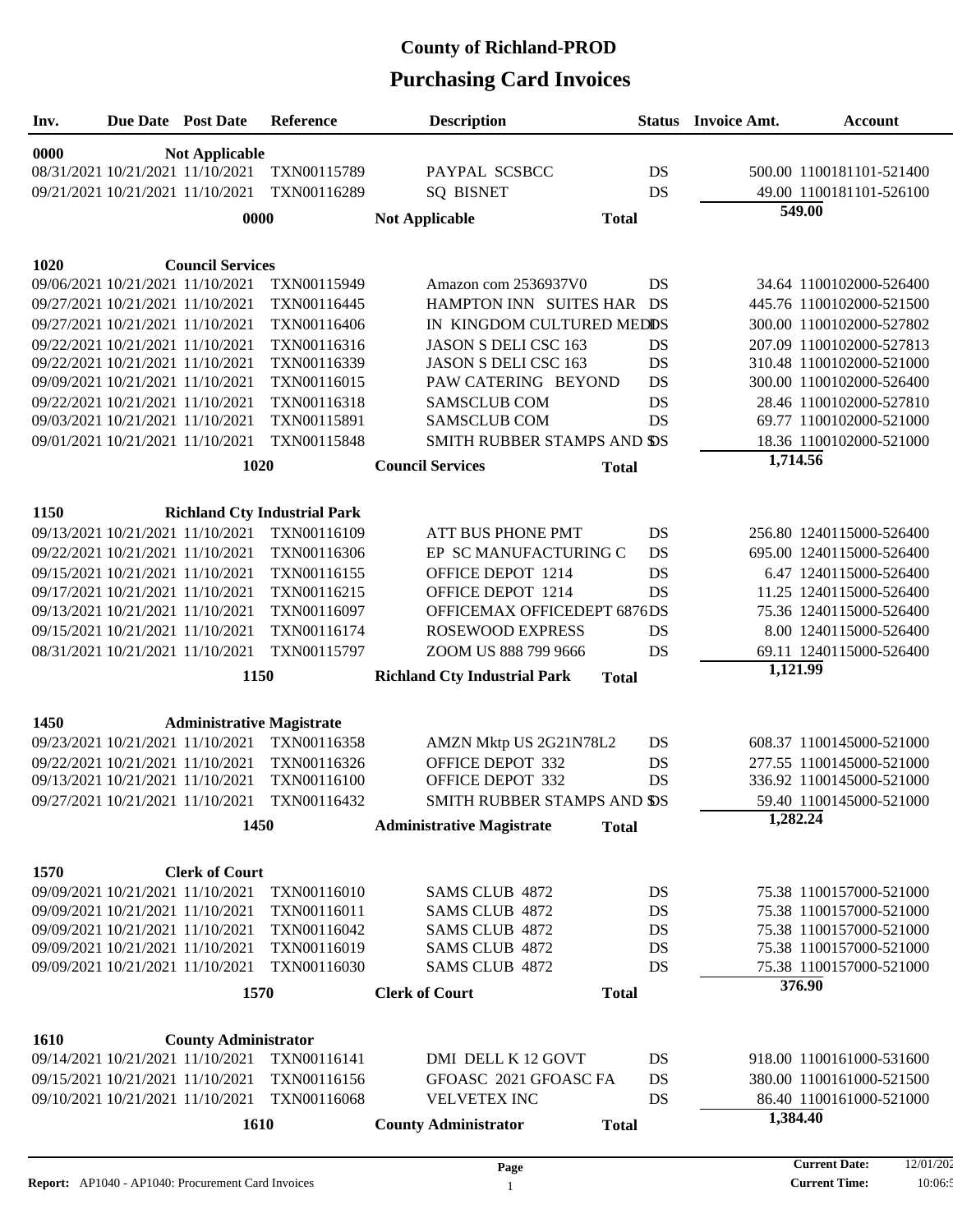### **Purchasing Card Invoices County of Richland-PROD**

| Due Date Post Date<br><b>Description</b><br>Inv.<br><b>Reference</b><br><b>Status</b> Invoice Amt.                                                       | <b>Account</b>                                      |
|----------------------------------------------------------------------------------------------------------------------------------------------------------|-----------------------------------------------------|
| <b>Public Information</b><br><b>1611</b>                                                                                                                 |                                                     |
| 09/06/2021 10/21/2021 11/10/2021<br>TXN00115973<br>MAILCHIMP MONTHLY<br>DS                                                                               | 95.03 1100161100-526100                             |
| 09/06/2021 10/21/2021 11/10/2021<br>TXN00115955<br>OFFICE DEPOT 1214<br>DS                                                                               | 38.57 1100161100-521000                             |
| TXN00115984<br>OFFICE DEPOT 2349<br>DS<br>09/06/2021 10/21/2021 11/10/2021                                                                               | 16.41 1100161100-521000                             |
| 09/20/2021 10/21/2021 11/10/2021<br>TXN00116276<br>SLACK T010KV3K7NC<br>DS                                                                               | 51.84 1100161100-526500                             |
| <b>SPECTRUM</b><br>DS<br>09/03/2021 10/21/2021 11/10/2021<br>TXN00115900                                                                                 | 87.25 1100161100-542100                             |
| 09/10/2021 10/21/2021 11/10/2021<br>TXN00116070<br><b>STK Shutterstock</b><br>DS                                                                         | 29.00 1100161100-526100                             |
| 09/16/2021 10/21/2021 11/10/2021<br>TXN00116210<br>THE STATE NEWSPAPER DIGI DS                                                                           | 13.99 1100161100-526500                             |
| 1611<br><b>Public Information</b>                                                                                                                        | 332.09                                              |
| <b>Total</b>                                                                                                                                             |                                                     |
| 1615<br><b>County Risk Management</b>                                                                                                                    |                                                     |
| TXN00116157<br>09/15/2021 10/21/2021 11/10/2021<br>PAYPAL SCWCEA<br>DS                                                                                   | 650.00 1100161500-526400                            |
| 09/15/2021 10/21/2021 11/10/2021<br>TXN00116175<br>PAYPAL SCWCEA<br>DS                                                                                   | 650.00 1100161500-526400                            |
| 1615<br><b>County Risk Management</b><br><b>Total</b>                                                                                                    | 1,300.00                                            |
|                                                                                                                                                          |                                                     |
| 1635<br><b>County Attorney</b>                                                                                                                           |                                                     |
| 09/21/2021 10/21/2021 11/10/2021 TXN00116295<br><b>FSP SOUTH CAROLINA BAR</b><br>DS                                                                      | 64.80 1100163500-521000                             |
| 1635<br><b>County Attorney</b><br><b>Total</b>                                                                                                           | 64.80                                               |
|                                                                                                                                                          |                                                     |
| 1640<br><b>Community and Government Svcs</b>                                                                                                             |                                                     |
| 09/23/2021 10/21/2021 11/10/2021<br>TXN00116367<br>ELGL ANNUAL CONFERENCE DS                                                                             | 80.00 1100164000-526400                             |
| 09/15/2021 10/21/2021 11/10/2021<br>TXN00116171<br><b>FSP JACKIE S UNIFORM CENT DS</b>                                                                   | 308.53 1100164000-524100                            |
| 09/08/2021 10/21/2021 11/10/2021<br>TXN00116002<br>ZOOM US 888 799 9666<br>DS                                                                            | 54.00 1100164000-521000                             |
| 1640<br><b>Community and Government SvcsTotal</b>                                                                                                        | 442.53                                              |
|                                                                                                                                                          |                                                     |
| 1680<br><b>Board of Registration</b>                                                                                                                     |                                                     |
| 09/17/2021 10/21/2021 11/10/2021<br>TXN00116230<br>DS<br>Amazon com 2G47I3610                                                                            | 345.56 1100168000-521000                            |
| 09/16/2021 10/21/2021 11/10/2021<br>TXN00116201<br>Amazon com 2G4UP9FI2<br>DS                                                                            | 341.56 1100168000-521000                            |
| TXN00115981<br>DS<br>09/06/2021 10/21/2021 11/10/2021<br>Amazon Prime 253HY02M0                                                                          | 14.03 1100168000-521000                             |
| AMZN MKTP US 252TI21A2 AMDS<br>09/06/2021 10/21/2021 11/10/2021<br>TXN00115936                                                                           | 126.66 1100168000-521000                            |
| 09/14/2021 10/21/2021 11/10/2021<br>TXN00116135<br>AMZN Mktp US 253VA3W12<br>DS                                                                          | 130.80 1100168000-521000                            |
| AMZN Mktp US 258NX6AA2<br>DS<br>09/06/2021 10/21/2021 11/10/2021<br>TXN00115939                                                                          | 111.49 1100168000-521000                            |
| AMZN Mktp US 2G1EZ0LQ0<br>DS<br>09/09/2021 10/21/2021 11/10/2021<br>TXN00116021                                                                          | 365.04 1100168000-521000                            |
| TXN00116138<br>AMZN Mktp US 2G3LH9XO0<br>09/14/2021 10/21/2021 11/10/2021<br>DS                                                                          | 99.36 1100168000-521000                             |
| 09/09/2021 10/21/2021 11/10/2021<br>TXN00116028<br>AMZN Mktp US 2G5OE7NO0<br>DS                                                                          | 17.27 1100168000-521000                             |
| 09/20/2021 10/21/2021 11/10/2021<br>TXN00116267<br>AMZN MKTP US 2G7XY1TU2 AMS                                                                            | 97.15 1100168000-521000                             |
| TXN00116065<br>AMZN MKTP US 2G9W73T11 AMDS<br>09/10/2021 10/21/2021 11/10/2021                                                                           | 23.75 1100168000-521000                             |
| 09/15/2021 10/21/2021 11/10/2021<br>TXN00116151<br>KINGSTON RESORT OWNER LIDS                                                                            | 2,000.00 1100168000-521000                          |
| 09/22/2021 10/21/2021 11/10/2021<br>TXN00116311<br>ZOOM US 888 799 9666<br>DS                                                                            | 161.89 1100168000-521000<br>3,834.56                |
| 1680<br><b>Board of Registration</b><br><b>Total</b>                                                                                                     |                                                     |
| 1720<br><b>Auditor</b>                                                                                                                                   |                                                     |
| 09/20/2021 10/21/2021 11/10/2021<br>TXN00116254<br>LE BLEU ENTERPRISES<br>DS                                                                             |                                                     |
| 09/24/2021 10/21/2021 11/10/2021<br>TXN00116385<br>MARINA INN AT GRANDE DUNDS                                                                            |                                                     |
|                                                                                                                                                          | 64.04 1100172000-521000                             |
|                                                                                                                                                          | 136.46 1100172000-526400                            |
| 09/24/2021 10/21/2021 11/10/2021<br>MARINA INN AT GRANDE DUNDS<br>TXN00116372                                                                            | 136.46 1100172000-526400                            |
| 09/24/2021 10/21/2021 11/10/2021<br>TXN00116371<br>MARINA INN AT GRANDE DUNDS                                                                            | 136.46 1100172000-526400                            |
| 09/27/2021 10/21/2021 11/10/2021<br>TXN00116436<br>OFFICE DEPOT 1214<br>DS<br>09/22/2021 10/21/2021 11/10/2021<br>TXN00116330<br>OFFICE DEPOT 1214<br>DS | 82.18 1100172000-521000<br>849.39 1100172000-521000 |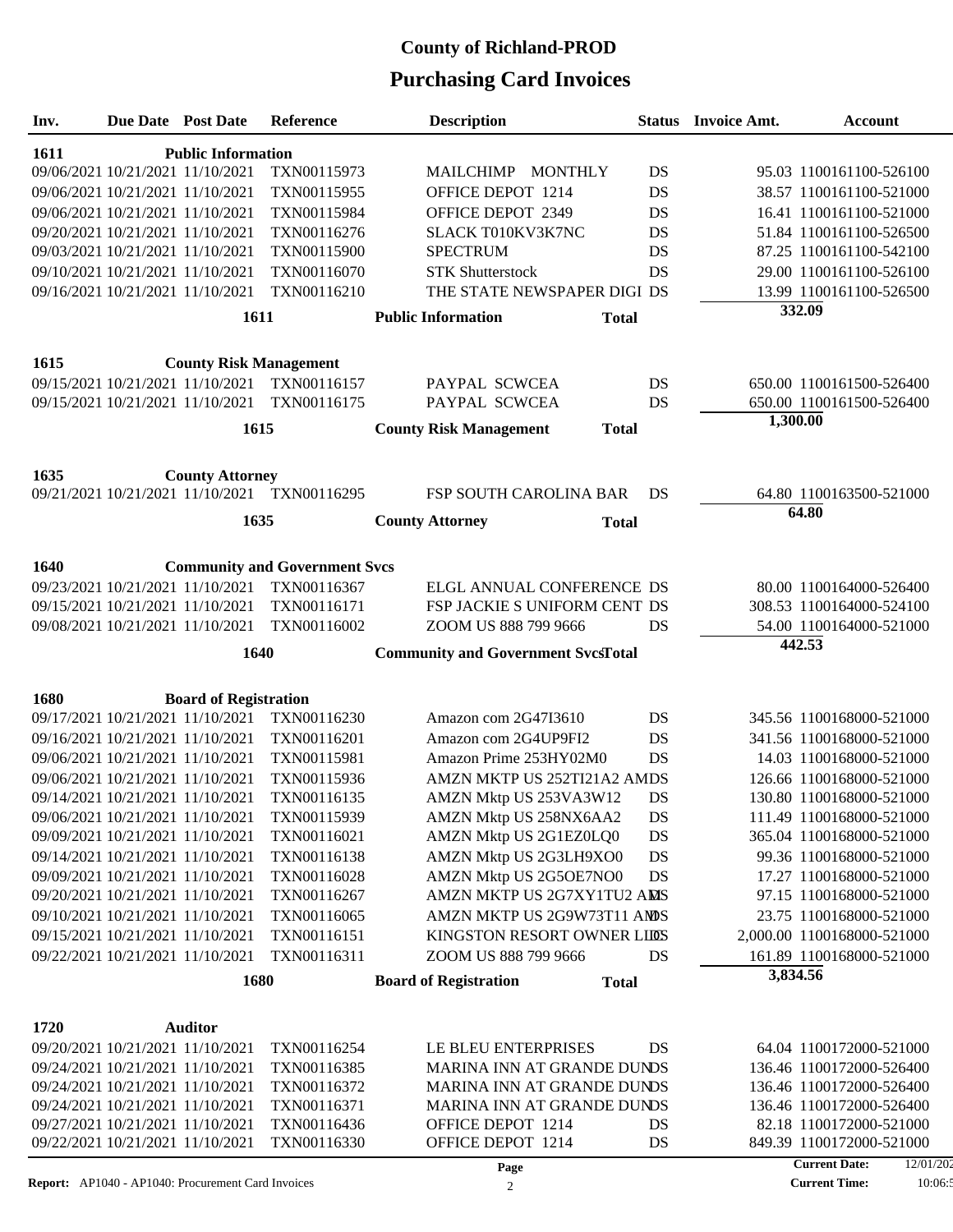| Inv. | <b>Due Date Post Date</b>                       |                                                                      | <b>Reference</b>                      | <b>Description</b>                           | <b>Status</b> | <b>Invoice Amt.</b> | <b>Account</b>                                       |  |  |  |
|------|-------------------------------------------------|----------------------------------------------------------------------|---------------------------------------|----------------------------------------------|---------------|---------------------|------------------------------------------------------|--|--|--|
|      |                                                 | 09/27/2021 10/21/2021 11/10/2021                                     | TXN00116397                           | <b>OFFICE DEPOT 1214</b>                     | DS            |                     | 50.32 1100172000-521000                              |  |  |  |
|      |                                                 | 09/20/2021 10/21/2021 11/10/2021                                     | TXN00116250                           | OFFICE DEPOT 2349                            | DS            |                     | 76.45 1100172000-521000                              |  |  |  |
|      |                                                 | 09/14/2021 10/21/2021 11/10/2021                                     | TXN00116137                           | SMITH RUBBER STAMPS AND SS                   |               |                     | 15.12 1100172000-521000                              |  |  |  |
|      |                                                 | 1720                                                                 |                                       | <b>Auditor</b>                               | <b>Total</b>  | 1,546.88            |                                                      |  |  |  |
|      |                                                 |                                                                      |                                       |                                              |               |                     |                                                      |  |  |  |
| 1730 |                                                 | <b>Treasurer</b>                                                     |                                       |                                              |               |                     |                                                      |  |  |  |
|      |                                                 | 08/30/2021 10/21/2021 11/10/2021                                     | TXN00115740                           | AMZN Mktp US 2D6EN9RY2                       | DS            |                     | 159.80 1100173000-521000                             |  |  |  |
|      |                                                 | 09/23/2021 10/21/2021 11/10/2021                                     | TXN00116351                           | MARINA INN AT GRANDE DUNDS                   |               |                     | 136.46 1100173000-526400                             |  |  |  |
|      |                                                 | 09/15/2021 10/21/2021 11/10/2021                                     | TXN00116179                           | MARINA INN AT GRANDE DUNDS                   |               |                     | 136.46 1100173000-526400                             |  |  |  |
|      |                                                 | 1730                                                                 |                                       |                                              |               | 432.72              |                                                      |  |  |  |
|      |                                                 |                                                                      |                                       | <b>Treasurer</b>                             | <b>Total</b>  |                     |                                                      |  |  |  |
| 1735 |                                                 | <b>Taxes at Tax Sale</b>                                             |                                       |                                              |               |                     |                                                      |  |  |  |
|      |                                                 | 09/27/2021 10/21/2021 11/10/2021                                     | TXN00116404                           | <b>MARINA INN AT GRANDE DUNDS</b>            |               |                     | 136.73 1151173500-526400                             |  |  |  |
|      |                                                 |                                                                      |                                       |                                              |               | 136.73              |                                                      |  |  |  |
|      |                                                 | 1735                                                                 |                                       | <b>Taxes at Tax Sale</b>                     | <b>Total</b>  |                     |                                                      |  |  |  |
| 1740 |                                                 | <b>Business Service Center</b>                                       |                                       |                                              |               |                     |                                                      |  |  |  |
|      |                                                 | 09/06/2021 10/21/2021 11/10/2021                                     | TXN00115928                           | Municipal Assoc of SC                        | DS            |                     | 10.00 1100174000-521400                              |  |  |  |
|      |                                                 |                                                                      |                                       |                                              |               | 10.00               |                                                      |  |  |  |
|      |                                                 | 1740                                                                 |                                       | <b>Business Service Center</b>               | <b>Total</b>  |                     |                                                      |  |  |  |
|      |                                                 |                                                                      |                                       |                                              |               |                     |                                                      |  |  |  |
| 1808 |                                                 | <b>Budget</b>                                                        |                                       |                                              |               |                     |                                                      |  |  |  |
|      |                                                 | 09/08/2021 10/21/2021 11/10/2021                                     | TXN00115996                           | GFOASC 2021 GFOASC FA                        | DS            |                     | 300.15 1100180800-526400                             |  |  |  |
|      |                                                 | 08/30/2021 10/21/2021 11/10/2021                                     | TXN00115774                           | OFFICE DEPOT 1214                            | DS            |                     | 105.82 1100180800-521000                             |  |  |  |
|      |                                                 | 09/13/2021 10/21/2021 11/10/2021                                     | TXN00116077                           | OFFICE DEPOT 1214                            | DS            |                     | 152.78 1100180800-521000                             |  |  |  |
|      |                                                 | 09/13/2021 10/21/2021 11/10/2021                                     | TXN00116092                           | OFFICE DEPOT 1214                            | DS            |                     | 54.21 1100180800-521000                              |  |  |  |
|      |                                                 | 08/30/2021 10/21/2021 11/10/2021                                     | TXN00115748                           | OFFICE DEPOT 1214                            | DS            |                     | 63.15 1100180800-521000                              |  |  |  |
|      | 676.11<br>1808<br><b>Total</b><br><b>Budget</b> |                                                                      |                                       |                                              |               |                     |                                                      |  |  |  |
|      |                                                 |                                                                      |                                       |                                              |               |                     |                                                      |  |  |  |
| 1809 |                                                 | <b>Finance</b>                                                       |                                       |                                              |               |                     |                                                      |  |  |  |
|      |                                                 | 09/08/2021 10/21/2021 11/10/2021                                     | TXN00116003                           | CONTINUING EDUC CONFS                        | DS            |                     | 75.00 1100180900-526400                              |  |  |  |
|      |                                                 | 09/20/2021 10/21/2021 11/10/2021                                     | TXN00116248                           | OFFICE DEPOT 1214                            | DS            |                     | 71.92 1100180900-521000                              |  |  |  |
|      |                                                 | 09/13/2021 10/21/2021 11/10/2021                                     | TXN00116118                           | OFFICE DEPOT 1214                            | DS            |                     | 11.77 1100180900-521000                              |  |  |  |
|      |                                                 | 09/10/2021 10/21/2021 11/10/2021<br>08/30/2021 10/21/2021 11/10/2021 | TXN00116061<br>TXN00115774            | OFFICE DEPOT 1214<br>OFFICE DEPOT 1214       | DS            |                     | 42.53 1100180900-521000<br>196.50 1100180900-521000  |  |  |  |
|      |                                                 | 09/06/2021 10/21/2021 11/10/2021                                     | TXN00115964                           | OFFICE DEPOT 1214                            | DS<br>DS      |                     | 57.43 1100180900-521000                              |  |  |  |
|      |                                                 | 08/30/2021 10/21/2021 11/10/2021                                     | TXN00115751                           | OFFICEMAX OFFICEDEPT 6876DS                  |               |                     | 81.69 1100180900-521000                              |  |  |  |
|      |                                                 |                                                                      |                                       |                                              |               | 536.84              |                                                      |  |  |  |
|      |                                                 | 1809                                                                 |                                       | <b>Finance</b>                               | <b>Total</b>  |                     |                                                      |  |  |  |
| 1811 |                                                 |                                                                      |                                       |                                              |               |                     |                                                      |  |  |  |
|      |                                                 | <b>Procurement Department</b><br>09/17/2021 10/21/2021 11/10/2021    | TXN00116229                           | OFFICE DEPOT 1165                            |               |                     | 13.79 1100181100-521000                              |  |  |  |
|      |                                                 |                                                                      |                                       | OFFICE DEPOT 1214                            | DS            |                     |                                                      |  |  |  |
|      |                                                 | 09/20/2021 10/21/2021 11/10/2021                                     | TXN00116274                           |                                              | DS            |                     | 424.63 1100181100-521000                             |  |  |  |
|      |                                                 | 09/27/2021 10/21/2021 11/10/2021                                     | TXN00116420                           | <b>SAMSCLUB COM</b>                          | DS            |                     | 61.47 1100181100-521000                              |  |  |  |
|      |                                                 | 09/13/2021 10/21/2021 11/10/2021<br>08/30/2021 10/21/2021 11/10/2021 | TXN00116114<br>TXN00115775            | ZOOM US 888 799 9666<br>ZOOM US 888 799 9666 | DS<br>DS      |                     | 311.38 1100181100-529500<br>484.63 1100181100-529500 |  |  |  |
|      |                                                 |                                                                      |                                       |                                              |               | 1,295.90            |                                                      |  |  |  |
|      |                                                 | 1811                                                                 |                                       | <b>Procurement Department</b>                | <b>Total</b>  |                     |                                                      |  |  |  |
|      |                                                 |                                                                      |                                       |                                              |               |                     |                                                      |  |  |  |
| 1812 |                                                 |                                                                      | <b>Court Appointed Special Advoca</b> |                                              |               |                     |                                                      |  |  |  |
|      |                                                 | 09/06/2021 10/21/2021 11/10/2021                                     | TXN00115938                           | <b>SLED CHECK NON PROFIT</b>                 | DS            |                     | 8.00 1100181200-526500                               |  |  |  |
|      |                                                 |                                                                      |                                       | Page                                         |               |                     | <b>Current Date:</b><br>12/01/20                     |  |  |  |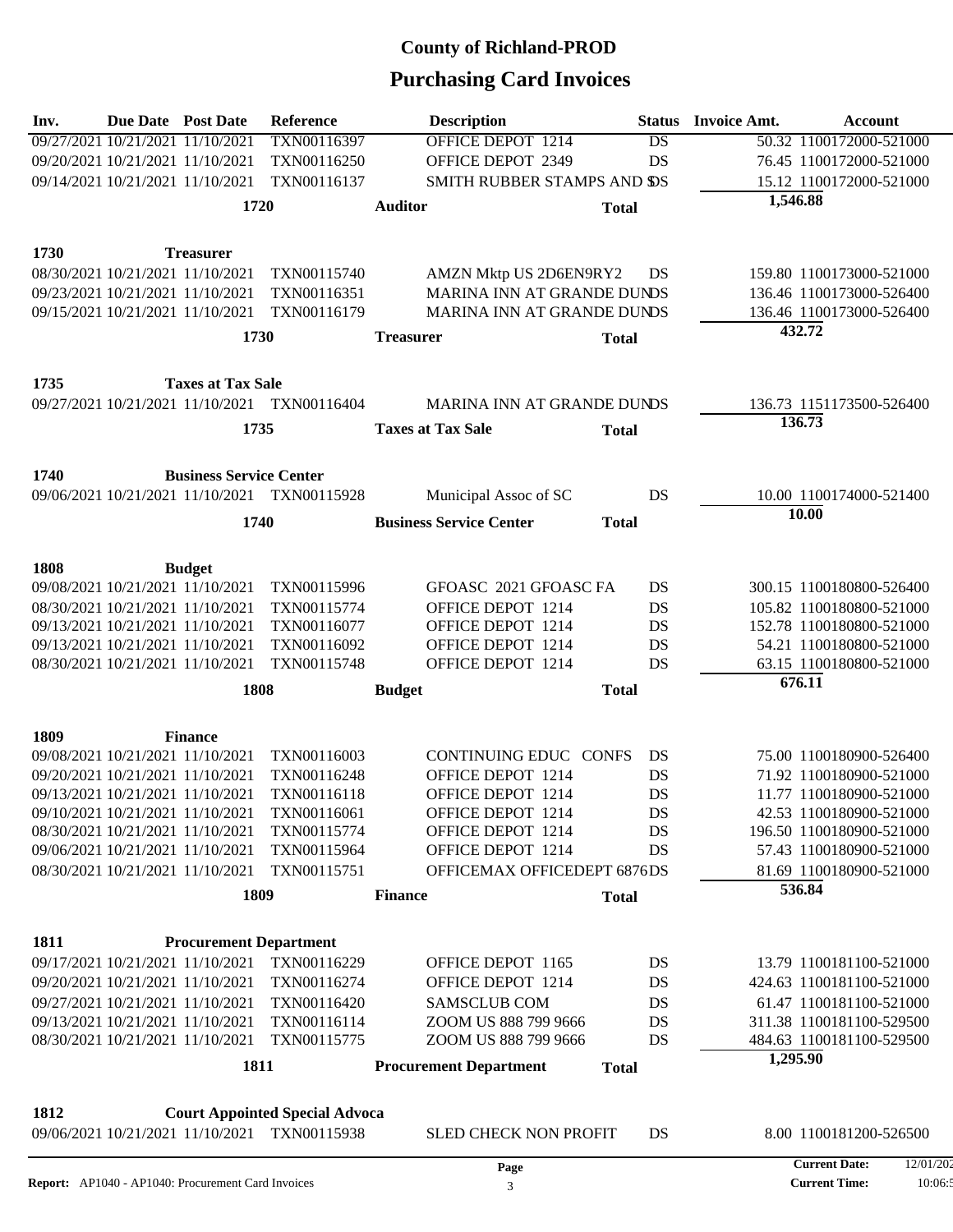| 8.00 1100181200-526500<br>09/06/2021 10/21/2021 11/10/2021<br>TXN00115935<br><b>SLED CHECK NON PROFIT</b><br>DS<br>09/06/2021 10/21/2021 11/10/2021<br>DS<br>TXN00115927<br>SLED CHECK NON PROFIT<br>8.00 1100181200-526500<br>09/06/2021 10/21/2021 11/10/2021<br>DS<br>TXN00115921<br>SLED CHECK NON PROFIT<br>8.00 1100181200-526500<br>DS<br>09/01/2021 10/21/2021 11/10/2021<br>TXN00115842<br>SLED CHECK NON PROFIT<br>8.00 1100181200-526500<br>09/01/2021 10/21/2021 11/10/2021<br>DS<br>TXN00115839<br>SLED CHECK NON PROFIT<br>8.00 1100181200-526500<br>DS<br>09/06/2021 10/21/2021 11/10/2021<br>TXN00115953<br>SLED CHECK NON PROFIT<br>8.00 1100181200-526500<br>09/06/2021 10/21/2021 11/10/2021<br>DS<br>TXN00115958<br>SLED CHECK NON PROFIT<br>8.00 1100181200-526500<br>DS<br>09/06/2021 10/21/2021 11/10/2021<br>TXN00115974<br>SLED CHECK NON PROFIT<br>8.00 1100181200-526500<br>09/06/2021 10/21/2021 11/10/2021<br>DS<br>TXN00115977<br>SLED CHECK NON PROFIT<br>8.00 1100181200-526500<br>DS<br>09/13/2021 10/21/2021 11/10/2021<br>TXN00116113<br>SLED CHECK NON PROFIT<br>8.00 1100181200-526500<br>09/06/2021 10/21/2021 11/10/2021<br>DS<br>TXN00115919<br>SLED CHECK NON PROFIT<br>8.00 1100181200-526500<br>DS<br>09/06/2021 10/21/2021 11/10/2021<br>TXN00115944<br>SLED CHECK NON PROFIT<br>8.00 1100181200-526500 |
|-----------------------------------------------------------------------------------------------------------------------------------------------------------------------------------------------------------------------------------------------------------------------------------------------------------------------------------------------------------------------------------------------------------------------------------------------------------------------------------------------------------------------------------------------------------------------------------------------------------------------------------------------------------------------------------------------------------------------------------------------------------------------------------------------------------------------------------------------------------------------------------------------------------------------------------------------------------------------------------------------------------------------------------------------------------------------------------------------------------------------------------------------------------------------------------------------------------------------------------------------------------------------------------------------------------------------------------------------------|
|                                                                                                                                                                                                                                                                                                                                                                                                                                                                                                                                                                                                                                                                                                                                                                                                                                                                                                                                                                                                                                                                                                                                                                                                                                                                                                                                                     |
|                                                                                                                                                                                                                                                                                                                                                                                                                                                                                                                                                                                                                                                                                                                                                                                                                                                                                                                                                                                                                                                                                                                                                                                                                                                                                                                                                     |
|                                                                                                                                                                                                                                                                                                                                                                                                                                                                                                                                                                                                                                                                                                                                                                                                                                                                                                                                                                                                                                                                                                                                                                                                                                                                                                                                                     |
|                                                                                                                                                                                                                                                                                                                                                                                                                                                                                                                                                                                                                                                                                                                                                                                                                                                                                                                                                                                                                                                                                                                                                                                                                                                                                                                                                     |
|                                                                                                                                                                                                                                                                                                                                                                                                                                                                                                                                                                                                                                                                                                                                                                                                                                                                                                                                                                                                                                                                                                                                                                                                                                                                                                                                                     |
|                                                                                                                                                                                                                                                                                                                                                                                                                                                                                                                                                                                                                                                                                                                                                                                                                                                                                                                                                                                                                                                                                                                                                                                                                                                                                                                                                     |
|                                                                                                                                                                                                                                                                                                                                                                                                                                                                                                                                                                                                                                                                                                                                                                                                                                                                                                                                                                                                                                                                                                                                                                                                                                                                                                                                                     |
|                                                                                                                                                                                                                                                                                                                                                                                                                                                                                                                                                                                                                                                                                                                                                                                                                                                                                                                                                                                                                                                                                                                                                                                                                                                                                                                                                     |
|                                                                                                                                                                                                                                                                                                                                                                                                                                                                                                                                                                                                                                                                                                                                                                                                                                                                                                                                                                                                                                                                                                                                                                                                                                                                                                                                                     |
|                                                                                                                                                                                                                                                                                                                                                                                                                                                                                                                                                                                                                                                                                                                                                                                                                                                                                                                                                                                                                                                                                                                                                                                                                                                                                                                                                     |
|                                                                                                                                                                                                                                                                                                                                                                                                                                                                                                                                                                                                                                                                                                                                                                                                                                                                                                                                                                                                                                                                                                                                                                                                                                                                                                                                                     |
|                                                                                                                                                                                                                                                                                                                                                                                                                                                                                                                                                                                                                                                                                                                                                                                                                                                                                                                                                                                                                                                                                                                                                                                                                                                                                                                                                     |
| 09/06/2021 10/21/2021 11/10/2021<br>DS<br>TXN00115946<br>SLED CHECK NON PROFIT<br>8.00 1100181200-526500                                                                                                                                                                                                                                                                                                                                                                                                                                                                                                                                                                                                                                                                                                                                                                                                                                                                                                                                                                                                                                                                                                                                                                                                                                            |
| DS<br>09/06/2021 10/21/2021 11/10/2021<br>TXN00115918<br><b>SLED CHECK NON PROFIT</b><br>8.00 1100181200-526500                                                                                                                                                                                                                                                                                                                                                                                                                                                                                                                                                                                                                                                                                                                                                                                                                                                                                                                                                                                                                                                                                                                                                                                                                                     |
| DS<br>09/06/2021 10/21/2021 11/10/2021<br>TXN00115915<br>SLED CHECK NON PROFIT<br>8.00 1100181200-526500                                                                                                                                                                                                                                                                                                                                                                                                                                                                                                                                                                                                                                                                                                                                                                                                                                                                                                                                                                                                                                                                                                                                                                                                                                            |
| DS<br>09/06/2021 10/21/2021 11/10/2021<br>TXN00115916<br><b>SLED CHECK NON PROFIT</b><br>8.00 1100181200-526500                                                                                                                                                                                                                                                                                                                                                                                                                                                                                                                                                                                                                                                                                                                                                                                                                                                                                                                                                                                                                                                                                                                                                                                                                                     |
| DS<br>09/06/2021 10/21/2021 11/10/2021<br>TXN00115947<br>SLED CHECK NON PROFIT<br>8.00 1100181200-526500                                                                                                                                                                                                                                                                                                                                                                                                                                                                                                                                                                                                                                                                                                                                                                                                                                                                                                                                                                                                                                                                                                                                                                                                                                            |
| 09/06/2021 10/21/2021 11/10/2021<br>DS<br>TXN00115951<br>SLED CHECK NON PROFIT<br>8.00 1100181200-526500                                                                                                                                                                                                                                                                                                                                                                                                                                                                                                                                                                                                                                                                                                                                                                                                                                                                                                                                                                                                                                                                                                                                                                                                                                            |
| DS<br>09/06/2021 10/21/2021 11/10/2021<br>TXN00115979<br>SLED CHECK NON PROFIT<br>8.00 1100181200-526500                                                                                                                                                                                                                                                                                                                                                                                                                                                                                                                                                                                                                                                                                                                                                                                                                                                                                                                                                                                                                                                                                                                                                                                                                                            |
| 09/06/2021 10/21/2021 11/10/2021<br>DS<br>TXN00115983<br>SLED CHECK NON PROFIT<br>8.00 1100181200-526500                                                                                                                                                                                                                                                                                                                                                                                                                                                                                                                                                                                                                                                                                                                                                                                                                                                                                                                                                                                                                                                                                                                                                                                                                                            |
| DS<br>09/06/2021 10/21/2021 11/10/2021<br>TXN00115985<br>SLED CHECK NON PROFIT<br>8.00 1100181200-526500                                                                                                                                                                                                                                                                                                                                                                                                                                                                                                                                                                                                                                                                                                                                                                                                                                                                                                                                                                                                                                                                                                                                                                                                                                            |
| 09/13/2021 10/21/2021 11/10/2021<br>DS<br>TXN00116103<br>SLED CHECK NON PROFIT<br>8.00 1100181200-526500                                                                                                                                                                                                                                                                                                                                                                                                                                                                                                                                                                                                                                                                                                                                                                                                                                                                                                                                                                                                                                                                                                                                                                                                                                            |
| DS<br>09/06/2021 10/21/2021 11/10/2021<br>TXN00115923<br>SLED CHECK NON PROFIT<br>8.00 1100181200-526500                                                                                                                                                                                                                                                                                                                                                                                                                                                                                                                                                                                                                                                                                                                                                                                                                                                                                                                                                                                                                                                                                                                                                                                                                                            |
| 09/06/2021 10/21/2021 11/10/2021<br>DS<br>TXN00115937<br>SLED CHECK NON PROFIT<br>8.00 1100181200-526500                                                                                                                                                                                                                                                                                                                                                                                                                                                                                                                                                                                                                                                                                                                                                                                                                                                                                                                                                                                                                                                                                                                                                                                                                                            |
| DS<br>09/06/2021 10/21/2021 11/10/2021<br>TXN00115943<br>SLED CHECK NON PROFIT<br>8.00 1100181200-526500                                                                                                                                                                                                                                                                                                                                                                                                                                                                                                                                                                                                                                                                                                                                                                                                                                                                                                                                                                                                                                                                                                                                                                                                                                            |
| 09/06/2021 10/21/2021 11/10/2021<br>DS<br>TXN00115920<br>SLED CHECK NON PROFIT<br>8.00 1100181200-526500                                                                                                                                                                                                                                                                                                                                                                                                                                                                                                                                                                                                                                                                                                                                                                                                                                                                                                                                                                                                                                                                                                                                                                                                                                            |
| DS<br>09/01/2021 10/21/2021 11/10/2021<br>TXN00115851<br>SLED CHECK NON PROFIT<br>8.00 1100181200-526500                                                                                                                                                                                                                                                                                                                                                                                                                                                                                                                                                                                                                                                                                                                                                                                                                                                                                                                                                                                                                                                                                                                                                                                                                                            |
| 09/01/2021 10/21/2021 11/10/2021<br>DS<br>TXN00115841<br>SLED CHECK NON PROFIT<br>8.00 1100181200-526500                                                                                                                                                                                                                                                                                                                                                                                                                                                                                                                                                                                                                                                                                                                                                                                                                                                                                                                                                                                                                                                                                                                                                                                                                                            |
| 09/01/2021 10/21/2021 11/10/2021<br>DS<br>TXN00115826<br><b>SLED CHECK NON PROFIT</b><br>8.00 1100181200-526500                                                                                                                                                                                                                                                                                                                                                                                                                                                                                                                                                                                                                                                                                                                                                                                                                                                                                                                                                                                                                                                                                                                                                                                                                                     |
| 09/06/2021 10/21/2021 11/10/2021<br>DS<br>TXN00115972<br>SLED CHECK NON PROFIT<br>8.00 1100181200-526500                                                                                                                                                                                                                                                                                                                                                                                                                                                                                                                                                                                                                                                                                                                                                                                                                                                                                                                                                                                                                                                                                                                                                                                                                                            |
| 09/06/2021 10/21/2021 11/10/2021<br>DS<br>TXN00115975<br><b>SLED CHECK NON PROFIT</b><br>8.00 1100181200-526500                                                                                                                                                                                                                                                                                                                                                                                                                                                                                                                                                                                                                                                                                                                                                                                                                                                                                                                                                                                                                                                                                                                                                                                                                                     |
| DS<br>09/06/2021 10/21/2021 11/10/2021<br>TXN00115952<br>SLED CHECK NON PROFIT<br>8.00 1100181200-526500                                                                                                                                                                                                                                                                                                                                                                                                                                                                                                                                                                                                                                                                                                                                                                                                                                                                                                                                                                                                                                                                                                                                                                                                                                            |
| 09/06/2021 10/21/2021 11/10/2021<br>DS<br>TXN00115956<br><b>SLED CHECK NON PROFIT</b><br>8.00 1100181200-526500                                                                                                                                                                                                                                                                                                                                                                                                                                                                                                                                                                                                                                                                                                                                                                                                                                                                                                                                                                                                                                                                                                                                                                                                                                     |
| 09/06/2021 10/21/2021 11/10/2021<br>TXN00115960<br>SLED CHECK NON PROFIT<br>DS<br>8.00 1100181200-526500                                                                                                                                                                                                                                                                                                                                                                                                                                                                                                                                                                                                                                                                                                                                                                                                                                                                                                                                                                                                                                                                                                                                                                                                                                            |
| 09/01/2021 10/21/2021 11/10/2021<br>DS<br>TXN00115809<br><b>SLED CHECK NON PROFIT</b><br>8.00 1100181200-526500                                                                                                                                                                                                                                                                                                                                                                                                                                                                                                                                                                                                                                                                                                                                                                                                                                                                                                                                                                                                                                                                                                                                                                                                                                     |
| 09/01/2021 10/21/2021 11/10/2021<br>TXN00115814<br><b>SLED CHECK NON PROFIT</b><br>DS<br>8.00 1100181200-526500                                                                                                                                                                                                                                                                                                                                                                                                                                                                                                                                                                                                                                                                                                                                                                                                                                                                                                                                                                                                                                                                                                                                                                                                                                     |
| 09/06/2021 10/21/2021 11/10/2021<br><b>SLED CHECK NON PROFIT</b><br>TXN00115929<br>DS<br>8.00 1100181200-526500                                                                                                                                                                                                                                                                                                                                                                                                                                                                                                                                                                                                                                                                                                                                                                                                                                                                                                                                                                                                                                                                                                                                                                                                                                     |
| 09/06/2021 10/21/2021 11/10/2021<br>8.00 1100181200-526500<br>TXN00115931<br>SLED CHECK NON PROFIT<br>DS                                                                                                                                                                                                                                                                                                                                                                                                                                                                                                                                                                                                                                                                                                                                                                                                                                                                                                                                                                                                                                                                                                                                                                                                                                            |
| 09/06/2021 10/21/2021 11/10/2021<br>DS<br>8.00 1100181200-526500<br>TXN00115932<br><b>SLED CHECK NON PROFIT</b>                                                                                                                                                                                                                                                                                                                                                                                                                                                                                                                                                                                                                                                                                                                                                                                                                                                                                                                                                                                                                                                                                                                                                                                                                                     |
| 09/06/2021 10/21/2021 11/10/2021<br>DS<br>8.00 1100181200-526500<br>TXN00115934<br><b>SLED CHECK NON PROFIT</b>                                                                                                                                                                                                                                                                                                                                                                                                                                                                                                                                                                                                                                                                                                                                                                                                                                                                                                                                                                                                                                                                                                                                                                                                                                     |
| 09/06/2021 10/21/2021 11/10/2021<br>SLED CHECK NON PROFIT<br>DS<br>8.00 1100181200-526500<br>TXN00115961                                                                                                                                                                                                                                                                                                                                                                                                                                                                                                                                                                                                                                                                                                                                                                                                                                                                                                                                                                                                                                                                                                                                                                                                                                            |
| 09/06/2021 10/21/2021 11/10/2021<br><b>SLED CHECK NON PROFIT</b><br>8.00 1100181200-526500<br>TXN00115963<br>DS                                                                                                                                                                                                                                                                                                                                                                                                                                                                                                                                                                                                                                                                                                                                                                                                                                                                                                                                                                                                                                                                                                                                                                                                                                     |
| 09/06/2021 10/21/2021 11/10/2021<br>SLED CHECK NON PROFIT<br>DS<br>8.00 1100181200-526500<br>TXN00115966                                                                                                                                                                                                                                                                                                                                                                                                                                                                                                                                                                                                                                                                                                                                                                                                                                                                                                                                                                                                                                                                                                                                                                                                                                            |
| 09/06/2021 10/21/2021 11/10/2021<br>TXN00115967<br><b>SLED CHECK NON PROFIT</b><br>8.00 1100181200-526500<br>DS                                                                                                                                                                                                                                                                                                                                                                                                                                                                                                                                                                                                                                                                                                                                                                                                                                                                                                                                                                                                                                                                                                                                                                                                                                     |
| 360.00                                                                                                                                                                                                                                                                                                                                                                                                                                                                                                                                                                                                                                                                                                                                                                                                                                                                                                                                                                                                                                                                                                                                                                                                                                                                                                                                              |
| 1812<br><b>Court Appointed Special Advoca Total</b>                                                                                                                                                                                                                                                                                                                                                                                                                                                                                                                                                                                                                                                                                                                                                                                                                                                                                                                                                                                                                                                                                                                                                                                                                                                                                                 |
| 1830<br><b>Register of Deeds</b>                                                                                                                                                                                                                                                                                                                                                                                                                                                                                                                                                                                                                                                                                                                                                                                                                                                                                                                                                                                                                                                                                                                                                                                                                                                                                                                    |
| 09/16/2021 10/21/2021 11/10/2021 TXN00116191<br><b>Brusters Ice Cream Columb</b><br>DS<br>724.73 1100183000-521000                                                                                                                                                                                                                                                                                                                                                                                                                                                                                                                                                                                                                                                                                                                                                                                                                                                                                                                                                                                                                                                                                                                                                                                                                                  |
| 724.73<br>1830<br><b>Register of Deeds</b><br><b>Total</b>                                                                                                                                                                                                                                                                                                                                                                                                                                                                                                                                                                                                                                                                                                                                                                                                                                                                                                                                                                                                                                                                                                                                                                                                                                                                                          |
|                                                                                                                                                                                                                                                                                                                                                                                                                                                                                                                                                                                                                                                                                                                                                                                                                                                                                                                                                                                                                                                                                                                                                                                                                                                                                                                                                     |
| <b>Human Resources</b><br>1840                                                                                                                                                                                                                                                                                                                                                                                                                                                                                                                                                                                                                                                                                                                                                                                                                                                                                                                                                                                                                                                                                                                                                                                                                                                                                                                      |
| DS<br>09/21/2021 10/21/2021 11/10/2021<br>TXN00116288<br>Amazon com 2C6WD1CL1<br>500.00 1100184000-527200                                                                                                                                                                                                                                                                                                                                                                                                                                                                                                                                                                                                                                                                                                                                                                                                                                                                                                                                                                                                                                                                                                                                                                                                                                           |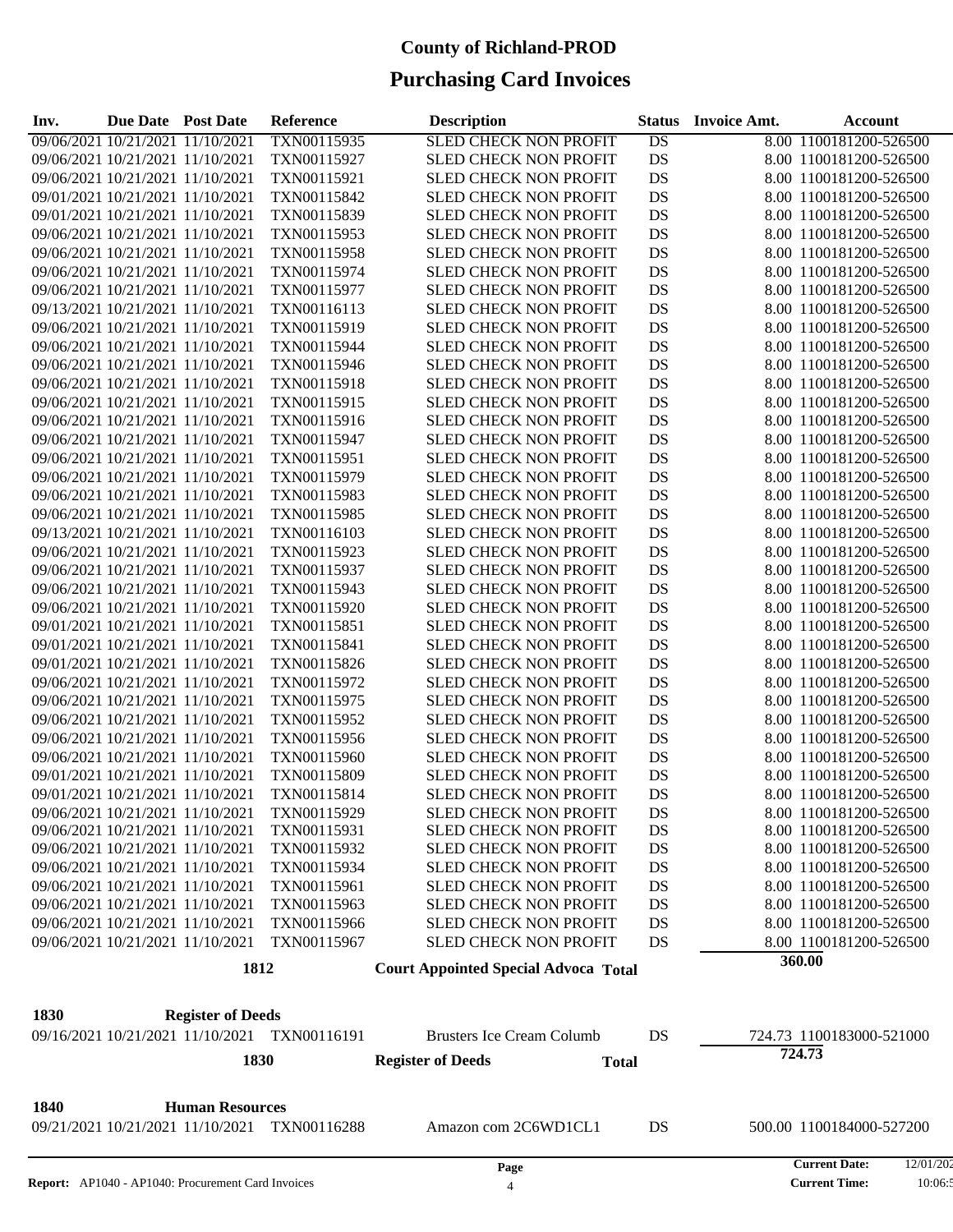### **Purchasing Card Invoices**

| Inv.                             | Due Date Post Date |                                  | <b>Reference</b>   | <b>Description</b>                     | <b>Status</b> | <b>Invoice Amt.</b> | <b>Account</b>             |
|----------------------------------|--------------------|----------------------------------|--------------------|----------------------------------------|---------------|---------------------|----------------------------|
| 09/21/2021 10/21/2021 11/10/2021 |                    |                                  | TXN00116303        | Amazon com 2G51R2XO2                   | DS            |                     | 625.00 1100184000-527200   |
|                                  |                    | 09/22/2021 10/21/2021 11/10/2021 | TXN00116313        | <b>AMZN Mktp US</b>                    | DS            |                     | -1.58 1100184000-527200    |
|                                  |                    | 09/15/2021 10/21/2021 11/10/2021 | TXN00116153        | <b>AMZN Mktp US</b>                    | DS            |                     | -6.41 1100184000-527200    |
|                                  |                    | 09/15/2021 10/21/2021 11/10/2021 | TXN00116173        | <b>AMZN Mktp US</b>                    | DS            |                     | -2.44 1100184000-527200    |
|                                  |                    | 09/15/2021 10/21/2021 11/10/2021 | TXN00116184        | <b>AMZN Mktp US</b>                    | DS            |                     | -5.26 1100184000-527200    |
|                                  |                    | 09/15/2021 10/21/2021 11/10/2021 | TXN00116186        | <b>AMZN Mktp US</b>                    | DS            |                     | -6.71 1100184000-527200    |
|                                  |                    | 09/15/2021 10/21/2021 11/10/2021 | TXN00116188        | <b>AMZN Mktp US</b>                    | DS            |                     | -5.84 1100184000-527200    |
|                                  |                    | 09/22/2021 10/21/2021 11/10/2021 | TXN00116312        | <b>AMZN Mktp US</b>                    | DS            |                     | -2.88 1100184000-527200    |
|                                  |                    | 09/15/2021 10/21/2021 11/10/2021 | TXN00116152        | <b>AMZN Mktp US</b>                    | DS            |                     | -4.06 1100184000-527200    |
|                                  |                    | 09/15/2021 10/21/2021 11/10/2021 | TXN00116181        | <b>AMZN Mktp US</b>                    | DS            |                     | -0.53 1100184000-527200    |
|                                  |                    | 09/15/2021 10/21/2021 11/10/2021 | TXN00116185        | <b>AMZN Mktp US</b>                    | DS            |                     | -0.46 1100184000-527200    |
|                                  |                    | 09/15/2021 10/21/2021 11/10/2021 | TXN00116161        | <b>AMZN Mktp US</b>                    | DS            |                     | -6.51 1100184000-527200    |
|                                  |                    | 09/15/2021 10/21/2021 11/10/2021 | TXN00116166        | <b>AMZN Mktp US</b>                    | DS            |                     | -14.11 1100184000-527200   |
|                                  |                    | 09/15/2021 10/21/2021 11/10/2021 | TXN00116167        | <b>AMZN Mktp US</b>                    | DS            |                     | -4.00 1100184000-527200    |
|                                  |                    | 09/15/2021 10/21/2021 11/10/2021 | TXN00116169        | <b>AMZN Mktp US</b>                    | DS            |                     | -9.25 1100184000-527200    |
|                                  |                    | 09/22/2021 10/21/2021 11/10/2021 | TXN00116331        | <b>AMZN Mktp US</b>                    | DS            |                     | -20.10 1100184000-527200   |
|                                  |                    | 09/23/2021 10/21/2021 11/10/2021 | TXN00116353        | <b>AMZN Mktp US</b>                    | DS            |                     | -129.57 1100184000-527200  |
|                                  |                    | 09/23/2021 10/21/2021 11/10/2021 | TXN00116362        | <b>AMZN Mktp US</b>                    | DS            |                     | -67.80 1100184000-527200   |
|                                  |                    | 09/27/2021 10/21/2021 11/10/2021 | TXN00116438        | <b>AMZN Mktp US</b>                    | DS            |                     | -13.87 1100184000-527200   |
|                                  |                    | 09/13/2021 10/21/2021 11/10/2021 | TXN00116104        | AMZN Mktp US 255G377I2                 | DS            |                     | 1,135.32 1100184000-527200 |
|                                  |                    | 09/09/2021 10/21/2021 11/10/2021 | TXN00116006        | AMZN Mktp US 258FR1BE2                 | DS            |                     | 296.34 1100184000-527200   |
|                                  |                    | 09/27/2021 10/21/2021 11/10/2021 | TXN00116434        | AMZN Mktp US 2C2CT6J20                 | DS            |                     | 215.95 1100184000-527200   |
|                                  |                    | 09/23/2021 10/21/2021 11/10/2021 | TXN00116360        | AMZN Mktp US 2C3T27491                 | DS            |                     | 1,204.09 1100184000-527200 |
|                                  |                    | 09/23/2021 10/21/2021 11/10/2021 | TXN00116349        | AMZN Mktp US 2C3U30F30                 | DS            |                     | 88.86 1100184000-527200    |
|                                  |                    | 09/27/2021 10/21/2021 11/10/2021 | TXN00116410        | AMZN Mktp US 2C3XN2TD0                 | DS            |                     | 1,652.99 1100184000-527200 |
|                                  |                    | 09/27/2021 10/21/2021 11/10/2021 | TXN00116444        | AMZN Mktp US 2C47C5A30                 | DS            |                     | 3,455.24 1100184000-527200 |
|                                  |                    | 09/27/2021 10/21/2021 11/10/2021 | TXN00116425        | AMZN Mktp US 2C7RE3JZ0                 | DS            |                     | 1,421.85 1100184000-527200 |
|                                  |                    | 09/20/2021 10/21/2021 11/10/2021 | TXN00116268        | AMZN Mktp US 2G0XP8S20                 | DS            |                     | 495.78 1100184000-527200   |
|                                  |                    | 09/13/2021 10/21/2021 11/10/2021 | TXN00116111        | AMZN Mktp US 2G3XK1XP1                 | DS            |                     | 733.57 1100184000-527200   |
|                                  |                    | 09/17/2021 10/21/2021 11/10/2021 | TXN00116222        | AMZN Mktp US 2G67F3Q70                 | DS            |                     | 974.58 1100184000-527200   |
|                                  |                    | 09/27/2021 10/21/2021 11/10/2021 | TXN00116413        | <b>BHN SPAFINDER</b>                   | DS            |                     | 250.00 1100184000-527200   |
|                                  |                    | 09/27/2021 10/21/2021 11/10/2021 | TXN00116401        | <b>BHN SPAFINDER</b>                   | DS            |                     | 500.00 1100184000-527200   |
|                                  |                    | 09/27/2021 10/21/2021 11/10/2021 | <b>TXN00116408</b> | <b>FRANKLIN PLANNER</b>                | DS            |                     | 126.34 1100184000-521000   |
|                                  |                    | 09/27/2021 10/21/2021 11/10/2021 | TXN00116424        | GIFTCARDGRANNY COM                     | DS            |                     | 877.50 1100184000-527200   |
|                                  |                    | 09/27/2021 10/21/2021 11/10/2021 | TXN00116429        | <b>HHG TBONZ MANAGEMENT</b>            | DS            |                     | 501.95 1100184000-527200   |
|                                  |                    | 09/20/2021 10/21/2021 11/10/2021 | TXN00116249        | HR SPECLST PREMIUM                     | DS            |                     | 99.00 1100184000-526400    |
|                                  |                    | 09/22/2021 10/21/2021 11/10/2021 | TXN00116309        | <b>IFEBP MILWAUKEE</b>                 | DS            |                     | 325.00 1100184000-521400   |
|                                  |                    | 08/30/2021 10/21/2021 11/10/2021 | TXN00115744        | National Wellness Institu              | DS            |                     | 599.00 1100184000-527200   |
|                                  |                    | 09/27/2021 10/21/2021 11/10/2021 | TXN00116400        | <b>OUTSPOKIN BICYCLES</b>              | DS            |                     | 3,000.00 1100184000-527200 |
|                                  |                    | 09/27/2021 10/21/2021 11/10/2021 | TXN00116443        | PUBLIX GIFT CARD                       | DS            |                     | 750.00 1100184000-527200   |
|                                  |                    | 09/27/2021 10/21/2021 11/10/2021 | TXN00116435        | <b>RIVERBANKS ZOO</b>                  | DS            |                     | 346.34 1100184000-527200   |
|                                  |                    | 09/27/2021 10/21/2021 11/10/2021 | TXN00116415        | <b>RIVERBANKS ZOO</b>                  |               |                     | 346.34 1100184000-527200   |
|                                  |                    | 09/27/2021 10/21/2021 11/10/2021 |                    |                                        | DS            |                     |                            |
|                                  |                    |                                  | TXN00116411        | <b>TARGET COM</b><br>THE HR LAW WEEKLY | DS            |                     | 1,200.00 1100184000-527200 |
|                                  |                    | 09/06/2021 10/21/2021 11/10/2021 | TXN00115950        |                                        | DS            |                     | 79.00 1100184000-526400    |
|                                  |                    | 09/27/2021 10/21/2021 11/10/2021 | TXN00116441        | WGC CHIPOTLE                           | DS            |                     | 102.60 1100184000-527200   |
|                                  |                    | 09/27/2021 10/21/2021 11/10/2021 | TXN00116405        | WGC CHIPOTLE                           | DS            |                     | 205.44 1100184000-527200   |
|                                  |                    | 09/27/2021 10/21/2021 11/10/2021 | TXN00116428        | Whole Foods 8449362273                 | DS            |                     | 750.00 1100184000-527200   |
|                                  |                    | 09/14/2021 10/21/2021 11/10/2021 | TXN00116147        | ZOOM US 888 799 9666                   | DS            |                     | 16.19 1100184000-526500    |
|                                  |                    | 1840                             |                    | <b>Human Resources</b><br><b>Total</b> |               | 22,572.89           |                            |

**1850 Central Services** 09/03/2021 10/21/2021 11/10/2021 TXN00115892 PAPER HANDLING SOLUTION DS 49.63 1100185000-521000

**Current Date: Current Time:** 12/01/2021 10:06:5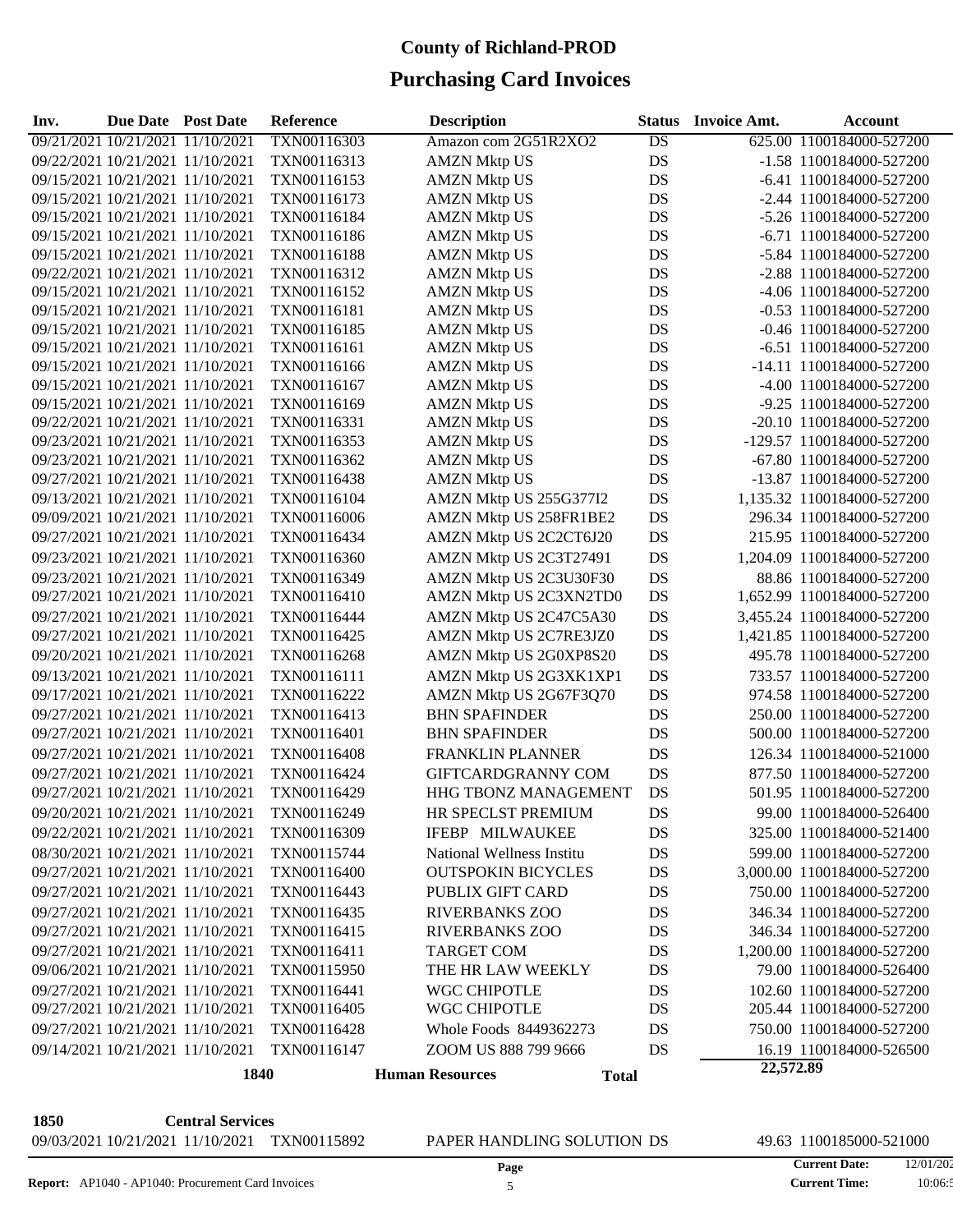| Inv. | <b>Due Date</b> Post Date |                                                                      | Reference   | <b>Description</b>                         | <b>Status</b> | <b>Invoice Amt.</b> | <b>Account</b>              |  |  |  |
|------|---------------------------|----------------------------------------------------------------------|-------------|--------------------------------------------|---------------|---------------------|-----------------------------|--|--|--|
|      |                           | 09/17/2021 10/21/2021 11/10/2021                                     | TXN00116224 | <b>XANTE CORPORATION</b>                   | DS            |                     | 68.46 1100185000-521000     |  |  |  |
|      |                           | 1850                                                                 |             | <b>Central Services</b><br><b>Total</b>    |               | 118.09              |                             |  |  |  |
|      |                           |                                                                      |             |                                            |               |                     |                             |  |  |  |
| 1860 |                           | <b>Court Administrator</b>                                           |             |                                            |               |                     |                             |  |  |  |
|      |                           | 08/30/2021 10/21/2021 11/10/2021                                     | TXN00115759 | <b>OFFICE DEPOT 2127</b>                   | DS            |                     | 213.83 1100186000-521000    |  |  |  |
|      |                           | 08/31/2021 10/21/2021 11/10/2021                                     | TXN00115791 | OFFICE DEPOT 332                           | DS            |                     | -344.51 1100186000-521000   |  |  |  |
|      |                           | 09/23/2021 10/21/2021 11/10/2021                                     | TXN00116350 | SC INTERPRETING SERVICE                    | DS            |                     | 247.50 1100186000-522600    |  |  |  |
|      |                           | 1860                                                                 |             | <b>Court Administrator</b><br><b>Total</b> |               |                     | 116.82                      |  |  |  |
|      |                           |                                                                      |             |                                            |               |                     |                             |  |  |  |
| 1870 |                           | <b>Information Technology</b>                                        |             |                                            |               |                     |                             |  |  |  |
|      |                           | 09/01/2021 10/21/2021 11/10/2021                                     | TXN00115847 | AMAZON COM 253799B00 AMZNS                 |               |                     | 170.40 1100187000-541800    |  |  |  |
|      |                           | 09/01/2021 10/21/2021 11/10/2021                                     | TXN00115811 | AMAZON COM 253ER3BS0 AMZDS                 |               |                     | 5.32 1100187000-541800      |  |  |  |
|      |                           | 09/06/2021 10/21/2021 11/10/2021                                     | TXN00115982 | Amazon com 255M54GN2                       | DS            |                     | 97.20 1100187000-541800     |  |  |  |
|      |                           | 09/10/2021 10/21/2021 11/10/2021                                     | TXN00116060 | AMAZON COM 2G5RH2390                       | DS            |                     | 293.54 1100187000-541800    |  |  |  |
|      |                           | 09/20/2021 10/21/2021 11/10/2021                                     | TXN00116244 | Amazon com 2G63F7SK0                       | DS            |                     | 401.59 1100187000-541800    |  |  |  |
|      |                           | 09/13/2021 10/21/2021 11/10/2021                                     | TXN00116102 | AMAZON COM 2G6HW90W0                       | DS            |                     | 357.72 1100187000-541800    |  |  |  |
|      |                           | 09/16/2021 10/21/2021 11/10/2021                                     | TXN00116195 | AMAZON COM 2G7GH6621                       | DS            |                     | 320.75 1100187000-541800    |  |  |  |
|      |                           | 09/27/2021 10/21/2021 11/10/2021                                     | TXN00116402 | AMAZON COM 2G8D58UA2                       | DS            |                     | 26.78 1100187000-541800     |  |  |  |
|      |                           | 09/17/2021 10/21/2021 11/10/2021                                     | TXN00116232 | <b>AMZ</b> Triton Datacom O                | DS            |                     | 743.76 1100187000-541800    |  |  |  |
|      |                           | 08/30/2021 10/21/2021 11/10/2021                                     | TXN00115762 | AMZN Mktp US 250C70AA1                     | DS            |                     | 38.51 1100187000-541800     |  |  |  |
|      |                           | 09/06/2021 10/21/2021 11/10/2021                                     | TXN00115971 | AMZN Mktp US 252H72700                     | DS            |                     | 23.52 1100187000-541800     |  |  |  |
|      |                           | 09/07/2021 10/21/2021 11/10/2021                                     | TXN00115992 | AMZN MKTP US 2535K7Y40 AMDS                |               |                     | 29.15 1100187000-541800     |  |  |  |
|      |                           | 08/30/2021 10/21/2021 11/10/2021                                     | TXN00115741 | AMZN Mktp US 253PX3AE0                     | DS            |                     | 117.03 1100187000-541800    |  |  |  |
|      |                           | 08/31/2021 10/21/2021 11/10/2021                                     | TXN00115792 | AMZN MKTP US 256L01OD2 AMDS                |               |                     | 62.04 1100187000-541800     |  |  |  |
|      |                           | 09/09/2021 10/21/2021 11/10/2021                                     | TXN00116024 | AMZN Mktp US 257OY68X2                     | DS            |                     | 77.51 1100187000-541800     |  |  |  |
|      |                           | 09/07/2021 10/21/2021 11/10/2021                                     | TXN00115991 | AMZN Mktp US 259Q02G32                     | DS            |                     | 29.25 1100187000-541800     |  |  |  |
|      |                           | 09/27/2021 10/21/2021 11/10/2021                                     | TXN00116437 | AMZN MKTP US 2C6WB2JG0 AMS                 |               |                     | 31.22 1100187000-541800     |  |  |  |
|      |                           | 09/22/2021 10/21/2021 11/10/2021                                     | TXN00116325 | AMZN Mktp US 2C8D72C51                     | DS            |                     | 26.58 1100187000-541800     |  |  |  |
|      |                           | 09/27/2021 10/21/2021 11/10/2021                                     | TXN00116412 | AMZN Mktp US 2C9QW1NQ0                     | DS            |                     | 41.54 1100187000-541800     |  |  |  |
|      |                           | 08/30/2021 10/21/2021 11/10/2021                                     | TXN00115760 | AMZN Mktp US 2D44Q7WG2                     | DS            |                     | 64.79 1100187000-541800     |  |  |  |
|      |                           | 09/24/2021 10/21/2021 11/10/2021                                     | TXN00116379 | AMZN Mktp US 2G14S7DV2                     | DS            |                     | 21.60 1100187000-541800     |  |  |  |
|      |                           | 09/20/2021 10/21/2021 11/10/2021                                     | TXN00116275 | AMZN Mktp US 2G1JW8K70                     | DS            |                     | 27.84 1100187000-541800     |  |  |  |
|      |                           | 09/15/2021 10/21/2021 11/10/2021                                     | TXN00116187 | AMZN Mktp US 2G4FN0C52                     | DS            |                     | 245.15 1100187000-541800    |  |  |  |
|      |                           | 09/21/2021 10/21/2021 11/10/2021                                     | TXN00116286 | AMZN Mktp US 2G6CT3X72                     | DS            |                     | 332.51 1100187000-541800    |  |  |  |
|      |                           | 09/13/2021 10/21/2021 11/10/2021                                     | TXN00116107 | AMZN Mktp US 2G7JA2EO1                     | DS            |                     | 24.83 1100187000-541800     |  |  |  |
|      |                           | 09/20/2021 10/21/2021 11/10/2021                                     | TXN00116242 | AMZN Mktp US 2G7LT11H2                     | DS            |                     | 21.06 1100187000-541800     |  |  |  |
|      |                           | 09/21/2021 10/21/2021 11/10/2021                                     | TXN00116293 | AMZN Mktp US 2G9LY6WN1                     | DS            |                     | 246.20 1100187000-541800    |  |  |  |
|      |                           | 09/02/2021 10/21/2021 11/10/2021                                     | TXN00115878 | ATT BUS PHONE PMT                          | DS            |                     | 128.40 1100187000-522100    |  |  |  |
|      |                           | 09/09/2021 10/21/2021 11/10/2021                                     | TXN00116037 | BESTBUYCOM806489398968                     | DS            |                     | 842.39 1100187000-541800    |  |  |  |
|      |                           | 09/09/2021 10/21/2021 11/10/2021                                     | TXN00116004 | BESTBUYCOM806489399973                     | DS            |                     | 107.99 1100187000-541800    |  |  |  |
|      |                           | 09/13/2021 10/21/2021 11/10/2021                                     | TXN00116112 | DMI DELL HIGHER EDUC                       | DS            |                     | 1,587.53 1100187000-541800  |  |  |  |
|      |                           | 09/01/2021 10/21/2021 11/10/2021                                     | TXN00115810 | DMI DELL K 12 GOVT                         | DS            |                     | -1,220.39 1100187000-541800 |  |  |  |
|      |                           | 09/15/2021 10/21/2021 11/10/2021                                     | TXN00116168 | <b>DRI AOMEI</b>                           | DS            |                     | 44.95 1100187000-547100     |  |  |  |
|      |                           | 09/10/2021 10/21/2021 11/10/2021                                     | TXN00116047 | <b>ESRI</b>                                | DS            |                     | 756.00 1100187000-547100    |  |  |  |
|      |                           | 09/15/2021 10/21/2021 11/10/2021                                     | TXN00116165 | <b>ESRI</b>                                | DS            |                     | 4,500.00 1100187000-547100  |  |  |  |
|      |                           | 09/16/2021 10/21/2021 11/10/2021                                     | TXN00116203 | <b>FLEXBOOKER</b>                          | DS            |                     | 99.00 1100187000-522100     |  |  |  |
|      |                           | 09/17/2021 10/21/2021 11/10/2021                                     | TXN00116221 | <b>FRESHWORKS INC</b>                      | DS            |                     | 42.12 1100187000-522100     |  |  |  |
|      |                           | 09/21/2021 10/21/2021 11/10/2021                                     | TXN00116281 | MSFT E0400FTQDT                            | DS            |                     | 124.20 1100187000-547100    |  |  |  |
|      |                           | 09/27/2021 10/21/2021 11/10/2021<br>09/24/2021 10/21/2021 11/10/2021 | TXN00116399 | WEB NETWORKSOLUTIONS                       | DS            |                     | 113.97 1100187000-547100    |  |  |  |
|      |                           |                                                                      | TXN00116374 | ZOOM US 888 799 9666                       | DS            |                     | 237.60 1100187000-522100    |  |  |  |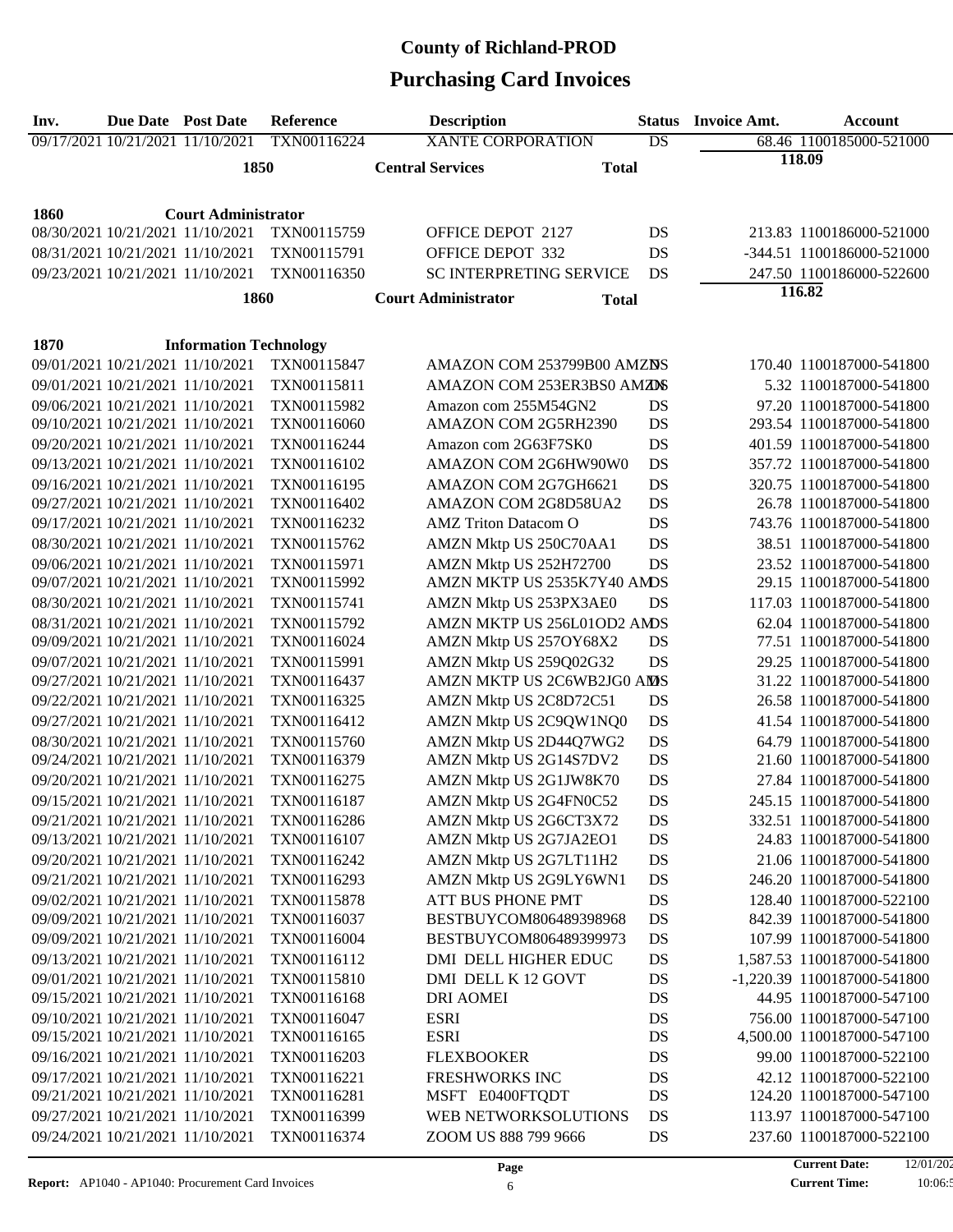| Inv. | Due Date Post Date               |                                  | Reference                                            | <b>Description</b>                            | <b>Status</b> | <b>Invoice Amt.</b> | <b>Account</b>                                    |
|------|----------------------------------|----------------------------------|------------------------------------------------------|-----------------------------------------------|---------------|---------------------|---------------------------------------------------|
|      | 09/01/2021 10/21/2021 11/10/2021 |                                  | TXN00115835                                          | ZOOM US 888 799 9666                          | DS            |                     | 161.89 1100187000-522100                          |
|      | 09/20/2021 10/21/2021 11/10/2021 |                                  | TXN00116264                                          | ZOOM US 888 799 9666                          | DS            |                     | 161.89 1100187000-522100                          |
|      |                                  | 1870                             |                                                      | <b>Information Technology</b><br><b>Total</b> |               | 11,564.93           |                                                   |
|      |                                  |                                  |                                                      |                                               |               |                     |                                                   |
|      |                                  |                                  |                                                      |                                               |               |                     |                                                   |
| 1871 | 09/13/2021 10/21/2021 11/10/2021 |                                  | <b>Geographic Information Systems</b><br>TXN00116124 | AMAZON COM 254OC8KF2                          | DS            |                     | 91.76 1100187100-521000                           |
|      |                                  |                                  |                                                      | AMAZON COM 2G0ZB0IU2                          |               |                     |                                                   |
|      |                                  | 09/27/2021 10/21/2021 11/10/2021 | TXN00116419                                          |                                               | DS            |                     | 64.79 1100187100-521000                           |
|      | 09/14/2021 10/21/2021 11/10/2021 |                                  | TXN00116148                                          | Amazon com 2G3Y29MS1                          | DS            |                     | 34.90 1100187100-521000                           |
|      | 09/20/2021 10/21/2021 11/10/2021 |                                  | TXN00116256<br>TXN00115948                           | Amazon com 2G60M97R1<br>Amazon web services   | DS            |                     | 18.88 1100187100-521000<br>8.89 1100187100-526500 |
|      | 09/06/2021 10/21/2021 11/10/2021 |                                  |                                                      |                                               | DS            |                     |                                                   |
|      | 09/27/2021 10/21/2021 11/10/2021 |                                  | TXN00116423                                          | AMZN Mktp US 2C1DW3PV1                        | DS            |                     | 45.13 1100187100-521000                           |
|      | 09/21/2021 10/21/2021 11/10/2021 |                                  | TXN00116301                                          | AMZN Mktp US 2G2B03VN2                        | DS            |                     | 430.92 1100187100-521000                          |
|      | 09/20/2021 10/21/2021 11/10/2021 |                                  | TXN00116278                                          | AMZN Mktp US 2G4UH1K41                        | DS            |                     | 142.50 1100187100-521000                          |
|      | 09/10/2021 10/21/2021 11/10/2021 |                                  | TXN00116055                                          | DRONEDEPLOY COM                               | DS            |                     | 69.00 1100187100-526400                           |
|      | 09/02/2021 10/21/2021 11/10/2021 |                                  | TXN00115858                                          | <b>LINODE</b>                                 | DS            | 1,106.77            | 200.00 1100187100-526500                          |
|      |                                  | 1871                             |                                                      | <b>Geographic Information Systems Total</b>   |               |                     |                                                   |
|      |                                  |                                  |                                                      |                                               |               |                     |                                                   |
| 2010 |                                  | <b>Sheriff</b>                   |                                                      |                                               |               |                     |                                                   |
|      | 09/17/2021 10/21/2021 11/10/2021 |                                  | TXN00116231                                          | <b>ACTION TARGETS</b>                         | DS            |                     | 406.15 1100201000-526400                          |
|      | 09/01/2021 10/21/2021 11/10/2021 |                                  | TXN00115843                                          | AIRCRAFT SPRUCE AND SPEC DS                   |               |                     | 11.95 1100201000-522500                           |
|      | 09/06/2021 10/21/2021 11/10/2021 |                                  | TXN00115986                                          | AMAZON COM 257MA7GF2                          | DS            |                     | 53.04 1100201000-524100                           |
|      | 09/27/2021 10/21/2021 11/10/2021 |                                  | TXN00116426                                          | AMAZON COM 2C88C3NV0                          | DS            |                     | 21.16 1100201000-524100                           |
|      | 09/21/2021 10/21/2021 11/10/2021 |                                  | TXN00116280                                          | AMAZON COM 2G27R0V22                          | DS            |                     | 190.44 1100201000-524100                          |
|      | 09/09/2021 10/21/2021 11/10/2021 |                                  | TXN00116009                                          | AMERICAN AIR0017648569173 DS                  |               |                     | 218.21 1100201000-523900                          |
|      | 09/09/2021 10/21/2021 11/10/2021 |                                  | TXN00116039                                          | AMERICAN AIR0017648569174 DS                  |               |                     | 218.21 1100201000-523900                          |
|      | 09/09/2021 10/21/2021 11/10/2021 |                                  | TXN00116017                                          | AMERICAN AIR0017648569197 DS                  |               |                     | 188.20 1100201000-523900                          |
|      |                                  | 09/09/2021 10/21/2021 11/10/2021 | TXN00116041                                          | AMERICAN AIR0017648569198 DS                  |               |                     | 188.20 1100201000-523900                          |
|      | 09/09/2021 10/21/2021 11/10/2021 |                                  | TXN00116036                                          | AMERICAN AIR0017648569199 DS                  |               |                     | 188.20 1100201000-523900                          |
|      | 09/01/2021 10/21/2021 11/10/2021 |                                  | TXN00115827                                          | AMZN Mktp US 255XO65V0                        | DS            |                     | 453.60 1100201000-524900                          |
|      | 09/13/2021 10/21/2021 11/10/2021 |                                  | TXN00116093                                          | AMZN MKTP US 256H71792 AMDS                   |               |                     | 214.90 1100201000-524100                          |
|      | 09/13/2021 10/21/2021 11/10/2021 |                                  | TXN00116094                                          | AMZN Mktp US 258JU8D42                        | DS            |                     | 250.59 1100201000-529500                          |
|      | 08/31/2021 10/21/2021 11/10/2021 |                                  | TXN00115801                                          | AMZN MKTP US 259QG6VF0 ANDS                   |               |                     | 64.47 1100201000-524100                           |
|      | 09/23/2021 10/21/2021 11/10/2021 |                                  | TXN00116347                                          | AMZN Mktp US 2C48V9FR1                        | DS            |                     | 150.43 1100201000-524100                          |
|      | 09/17/2021 10/21/2021 11/10/2021 |                                  | TXN00116220                                          | AMZN Mktp US 2G1EG8Z82                        | DS            |                     | 7.23 1100201000-524100                            |
|      | 09/15/2021 10/21/2021 11/10/2021 |                                  | TXN00116158                                          | AMZN Mktp US 2G3VX9MN0                        | DS            |                     | 13.60 1100201000-524100                           |
|      |                                  | 09/15/2021 10/21/2021 11/10/2021 | TXN00116159                                          | AMZN Mktp US 2G76R8H01                        | DS            |                     | 63.72 1100201000-529500                           |
|      |                                  | 09/16/2021 10/21/2021 11/10/2021 | TXN00116196                                          | AMZN Mktp US 2G9NB4F92                        | DS            |                     | 97.06 1100201000-524100                           |
|      | 09/20/2021 10/21/2021 11/10/2021 |                                  | TXN00116265                                          | AMZN Mktp US 2G9WB4102                        | DS            |                     | 47.72 1207201005-529500                           |
|      | 09/09/2021 10/21/2021 11/10/2021 |                                  | TXN00116013                                          | <b>BARRACUDA NETWORKS INC DS</b>              |               |                     | 2,280.96 1100201000-531600                        |
|      | 08/30/2021 10/21/2021 11/10/2021 |                                  | TXN00115746                                          | BESTBUYCOM806485553355                        | DS            |                     | 740.87 1100201000-529500                          |
|      | 08/30/2021 10/21/2021 11/10/2021 |                                  | TXN00115763                                          | BESTBUYCOM806485553355                        | DS            |                     | 52.91 1100201000-529500                           |
|      | 09/13/2021 10/21/2021 11/10/2021 |                                  | TXN00116078                                          | <b>BUDGET RENT A CAR</b>                      | DS            |                     | 132.94 1100201000-523900                          |
|      | 09/20/2021 10/21/2021 11/10/2021 |                                  | TXN00116273                                          | <b>CELLEBRITE INC</b>                         | DS            |                     | 284.11 1100201000-531600                          |
|      | 08/30/2021 10/21/2021 11/10/2021 |                                  | TXN00115766                                          | <b>COURTYARD BY MARRIOTT</b>                  | DS            |                     | 0.01 1100201000-526400                            |
|      |                                  | 09/16/2021 10/21/2021 11/10/2021 | TXN00116206                                          | <b>EMBASSY SUITES</b>                         | DS            |                     | 212.06 1100201000-526400                          |
|      |                                  | 09/20/2021 10/21/2021 11/10/2021 | TXN00116271                                          | <b>EMBASSY SUITES</b>                         | DS            |                     | 532.12 1100201000-526400                          |
|      |                                  | 09/21/2021 10/21/2021 11/10/2021 | TXN00116297                                          | <b>EVOLVE FORENSICS LLC</b>                   | DS            |                     | 550.00 1100201000-523800                          |
|      | 09/20/2021 10/21/2021 11/10/2021 |                                  | TXN00116247                                          | FAIRMONT COPLEY PLAZA                         | DS            |                     | 1,031.10 1100201000-526400                        |
|      | 09/15/2021 10/21/2021 11/10/2021 |                                  | TXN00116178                                          | FEDEX FREIGHT INC                             | DS            |                     | 311.00 1100201000-523000                          |
|      | 09/10/2021 10/21/2021 11/10/2021 |                                  | TXN00116073                                          | <b>FIELDS AMMO</b>                            | DS            |                     | 25,000.00 1100201000-524100                       |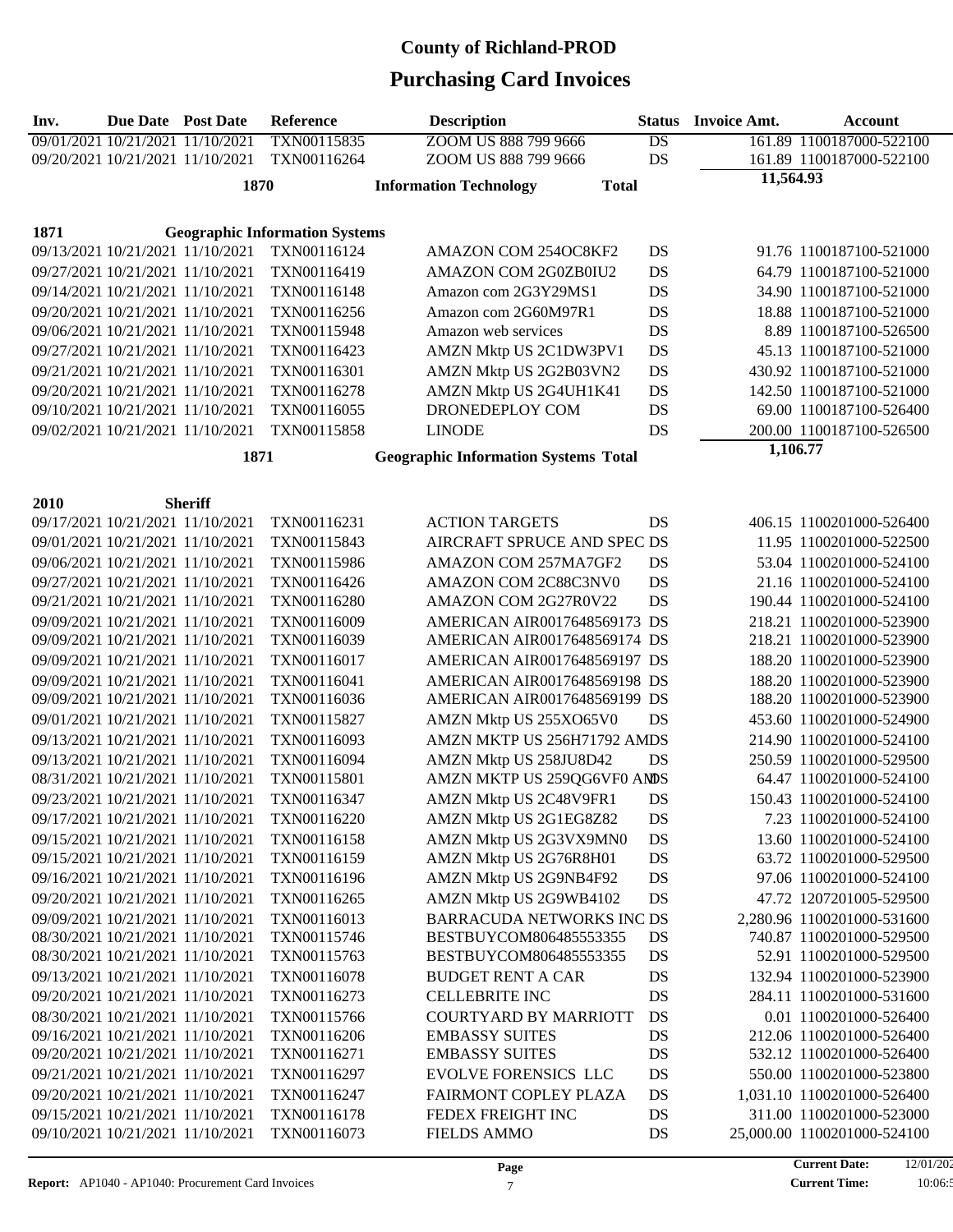| Inv.                             | Due Date Post Date |                                  | <b>Reference</b>           |                | <b>Description</b>            |                 | <b>Status</b> Invoice Amt. | Account                          |
|----------------------------------|--------------------|----------------------------------|----------------------------|----------------|-------------------------------|-----------------|----------------------------|----------------------------------|
| 09/16/2021 10/21/2021 11/10/2021 |                    |                                  | TXN00116202                |                | <b>FLOWER SHOP NETWORK</b>    | $\overline{DS}$ |                            | 59.49 1207201005-529500          |
| 09/17/2021 10/21/2021 11/10/2021 |                    |                                  | TXN00116217                |                | FORCE SCIENCE INSTITUT        | <b>DS</b>       |                            | 3,300.00 1207201005-529500       |
|                                  |                    | 09/01/2021 10/21/2021 11/10/2021 | TXN00115828                |                | <b>GALLS</b>                  | DS              |                            | 960.50 1100201000-524100         |
| 09/20/2021 10/21/2021 11/10/2021 |                    |                                  | TXN00116253                |                | Garmin                        | DS              |                            | 1,179.00 1100201000-522500       |
| 09/13/2021 10/21/2021 11/10/2021 |                    |                                  | TXN00116120                |                | HOLIDAY INN EXPRESS CHKT DS   |                 |                            | 338.98 1100201000-523900         |
| 09/27/2021 10/21/2021 11/10/2021 |                    |                                  | TXN00116414                |                | HOLIDAY INN EXPRESS EMORDS    |                 |                            | 918.20 1207201005-529500         |
| 09/13/2021 10/21/2021 11/10/2021 |                    |                                  | TXN00116084                |                | HOMEDEPOT COM                 | DS              |                            | 1,547.68 1100201000-523000       |
| 08/30/2021 10/21/2021 11/10/2021 |                    |                                  | TXN00115777                |                | HYATT REGENCY MIAMI           | DS              |                            | 1,179.65 1100201000-523000       |
| 09/09/2021 10/21/2021 11/10/2021 |                    |                                  | TXN00116022                |                | <b>IDI</b>                    | DS              |                            | 109.08 1207201005-529500         |
| 09/06/2021 10/21/2021 11/10/2021 |                    |                                  | TXN00115968                |                | IN SHRED360                   | DS              |                            | 349.00 1100201000-522600         |
|                                  |                    | 09/01/2021 10/21/2021 11/10/2021 | TXN00115832                |                | <b>JERRYS SHOE REPAIR</b>     | DS              |                            | 80.00 1100201000-524100          |
|                                  |                    | 09/27/2021 10/21/2021 11/10/2021 | TXN00116422                |                | <b>JW FISHERS</b>             | DS              |                            | 101.00 1100201000-524100         |
| 09/15/2021 10/21/2021 11/10/2021 |                    |                                  | TXN00116177                |                | KOSS CREATIVE BRANDS LLCDS    |                 |                            | 243.78 1100201000-526400         |
| 09/06/2021 10/21/2021 11/10/2021 |                    |                                  | TXN00115957                |                | <b>LEXISNEXIS EPIC</b>        | DS              |                            | 707.81 1232201001-531600         |
| 09/01/2021 10/21/2021 11/10/2021 |                    |                                  | TXN00115817                |                | N AMERICA RESCUE PRODUCTDS    |                 |                            | 2,245.40 1100201000-524900       |
| 09/09/2021 10/21/2021 11/10/2021 |                    |                                  | TXN00116045                |                | NORTHEAST TROPHIES            | DS              |                            | 34.51 1207201005-529500          |
| 09/16/2021 10/21/2021 11/10/2021 |                    |                                  | TXN00116194                |                | NORTHEAST TROPHIES            | DS              |                            | 34.51 1207201005-529500          |
| 09/08/2021 10/21/2021 11/10/2021 |                    |                                  | TXN00115995                |                | PALMETTO PRO TINT TWO NODS    |                 |                            | 125.00 1100201000-521900         |
| 08/31/2021 10/21/2021 11/10/2021 |                    |                                  | TXN00115793                |                | PAYPAL AED SUPERST            | DS              |                            | 2,152.57 1100201000-524900       |
| 09/21/2021 10/21/2021 11/10/2021 |                    |                                  | TXN00116285                |                | PAYPAL TRITECHFORE            | DS              |                            | 79.00 1100201000-523800          |
|                                  |                    | 09/27/2021 10/21/2021 11/10/2021 | TXN00116403                |                | PINE PRESS OF LEXINGTON       | DS              |                            | 185.52 1207201005-529500         |
| 09/13/2021 10/21/2021 11/10/2021 |                    |                                  | TXN00116115                |                | PRO TOW                       | DS              |                            | 160.00 1100201000-521900         |
| 09/06/2021 10/21/2021 11/10/2021 |                    |                                  | TXN00115924                |                | RENAISSANCE HOTELS NAS        | DS              |                            | 1,075.87 1100201000-523000       |
| 09/06/2021 10/21/2021 11/10/2021 |                    |                                  | TXN00115976                |                | RENAISSANCE HOTELS NAS        | DS              |                            | 76.47 1100201000-528200          |
| 09/13/2021 10/21/2021 11/10/2021 |                    |                                  | TXN00116095                |                | RENTOKIL NORTH AMERICA IDS    |                 |                            | 36.33 1100201000-522600          |
| 09/01/2021 10/21/2021 11/10/2021 |                    |                                  | TXN00115854                |                | RENTOKIL NORTH AMERICA IDS    |                 |                            | 36.33 1100201000-522600          |
| 09/21/2021 10/21/2021 11/10/2021 |                    |                                  | TXN00116296                |                | <b>ROCIC</b>                  | DS              |                            | 300.00 1100201000-521400         |
| 09/02/2021 10/21/2021 11/10/2021 |                    |                                  | TXN00115884                |                | SIRCHIE FINGER PRINT LABO DS  |                 |                            | 1,162.46 1100201000-524100       |
| 09/10/2021 10/21/2021 11/10/2021 |                    |                                  | TXN00116072                |                | SP PRECISION FORENSI          | DS              |                            | 656.00 1100201000-523000         |
| 09/17/2021 10/21/2021 11/10/2021 |                    |                                  | TXN00116233                |                | SQ ASSOCIATION OF LAW EN DS   |                 |                            | 600.00 1207201005-529500         |
| 09/17/2021 10/21/2021 11/10/2021 |                    |                                  | TXN00116218                |                | SQ ASSOCIATION OF LAW EN DS   |                 |                            | -50.00 1207201005-529500         |
|                                  |                    | 09/06/2021 10/21/2021 11/10/2021 | TXN00115962                |                | <b>STALKER RADAR</b>          | DS              |                            | 545.40 1100201000-529500         |
|                                  |                    | 09/13/2021 10/21/2021 11/10/2021 | TXN00116108                |                | THE HOME DEPOT 1110           | DS              |                            | 73.06 1100201000-529500          |
| 09/02/2021 10/21/2021 11/10/2021 |                    |                                  | TXN00115862                |                | THE STATE NEWSPAPER           | DS              |                            | 1,006.56 1100201000-526100       |
|                                  |                    | 09/09/2021 10/21/2021 11/10/2021 | TXN00116023                |                | THOMSON WEST TCD              | DS              |                            | 1,374.25 1207201005-529500       |
|                                  |                    | 09/03/2021 10/21/2021 11/10/2021 | TXN00115907                |                | <b>TLO TRANSUNION</b>         | DS              |                            | 214.50 1207201005-529500         |
|                                  |                    | 09/08/2021 10/21/2021 11/10/2021 | TXN00116000                |                | <b>TRAVELOCITY 7215867469</b> | DS              |                            | 38.00 1100201000-523900          |
|                                  |                    | 09/08/2021 10/21/2021 11/10/2021 | TXN00115999                |                | <b>TRAVELOCITY 7215867794</b> | DS              |                            | 57.00 1100201000-523900          |
|                                  |                    | 09/14/2021 10/21/2021 11/10/2021 | TXN00116136                |                | ULINE SHIP SUPPLIES           | DS              |                            | 933.41 1100201000-523000         |
|                                  |                    |                                  |                            |                | <b>VISTAPR VistaPrint com</b> |                 |                            |                                  |
|                                  |                    | 09/13/2021 10/21/2021 11/10/2021 | TXN00116088<br>TXN00115794 |                | WM SUPERCENTER 2214           | DS<br>DS        |                            | 365.02 1100201000-526100         |
|                                  |                    | 08/31/2021 10/21/2021 11/10/2021 |                            |                |                               |                 | 58,783.61                  | 17.11 1207201005-529500          |
|                                  |                    | 2010                             |                            | <b>Sheriff</b> | <b>Total</b>                  |                 |                            |                                  |
|                                  |                    |                                  |                            |                |                               |                 |                            |                                  |
| 2100                             |                    | <b>Detention Center</b>          |                            |                |                               |                 |                            |                                  |
|                                  |                    | 09/01/2021 10/21/2021 11/10/2021 | TXN00115834                |                | <b>ACADEMY SPORTS 103</b>     | DS              |                            | 30.16 1100210000-524000          |
|                                  |                    | 09/13/2021 10/21/2021 11/10/2021 | TXN00116079                |                | ALL AMERICAN TROPHY           | DS              |                            | 44.66 1100210000-526600          |
|                                  |                    | 09/21/2021 10/21/2021 11/10/2021 | TXN00116290                |                | AMERICAN AIR0010278633793 DS  |                 |                            | 30.00 1100210000-526400          |
|                                  |                    | 09/27/2021 10/21/2021 11/10/2021 | TXN00116421                |                | AMERICAN AIR0010278941148 DS  |                 |                            | 30.00 1100210000-526400          |
|                                  |                    | 09/10/2021 10/21/2021 11/10/2021 | TXN00116071                |                | AMERICAN AIR0010637820878 DS  |                 |                            | 50.00 1100210000-526400          |
|                                  |                    | 09/10/2021 10/21/2021 11/10/2021 | TXN00116054                |                | AMERICAN AIR0010637821379 DS  |                 |                            | 34.67 1100210000-526400          |
|                                  |                    | 09/06/2021 10/21/2021 11/10/2021 | TXN00115959                |                | AMERICAN AIR0012199141958 DS  |                 |                            | 589.40 1100210000-526400         |
|                                  |                    |                                  |                            |                | Page                          |                 |                            | <b>Current Date:</b><br>12/01/20 |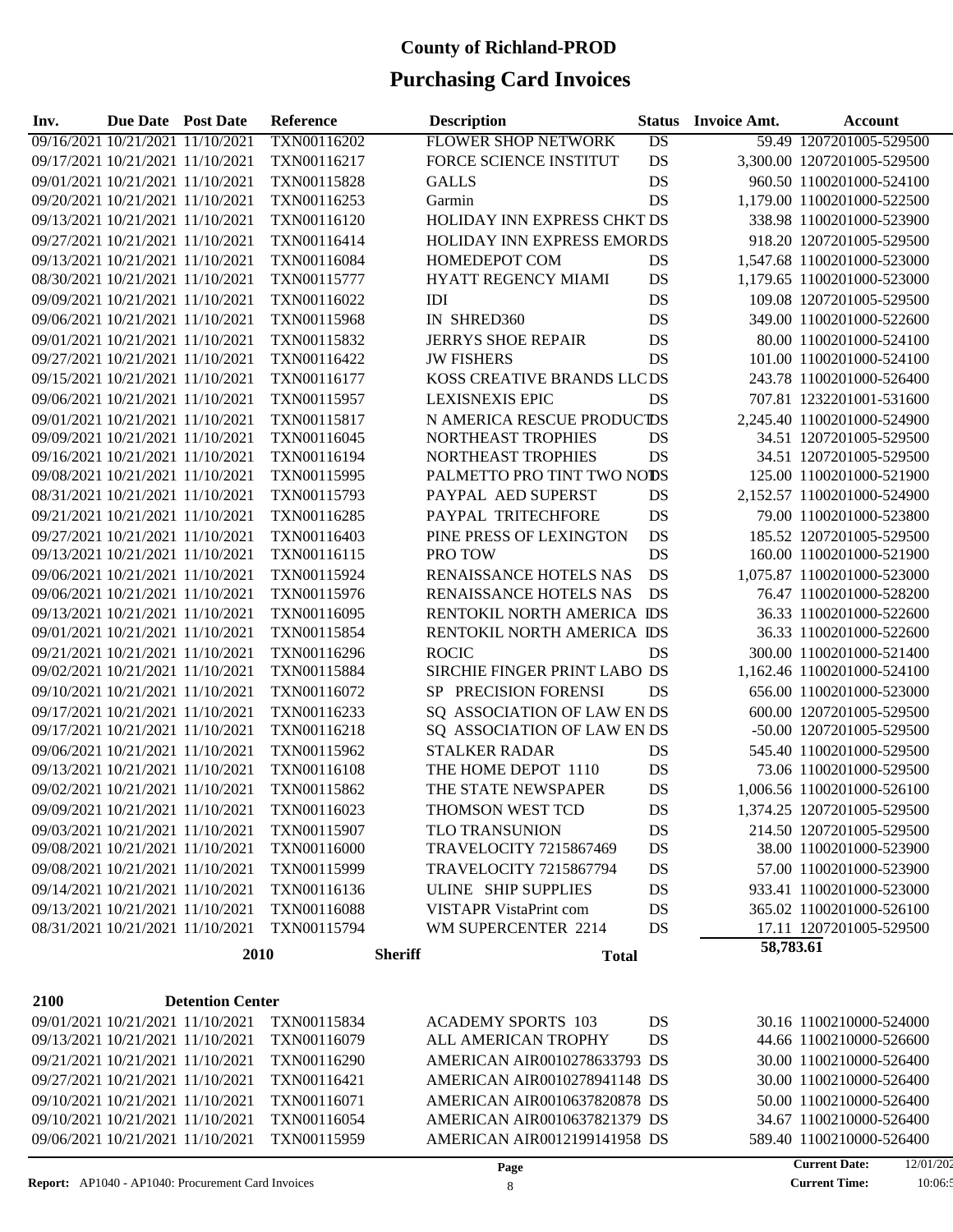| Inv.                             | Due Date Post Date |                                            | <b>Reference</b>                     | <b>Description</b>                  |              | <b>Status</b> | <b>Invoice Amt.</b> | <b>Account</b>             |
|----------------------------------|--------------------|--------------------------------------------|--------------------------------------|-------------------------------------|--------------|---------------|---------------------|----------------------------|
| 09/10/2021 10/21/2021 11/10/2021 |                    |                                            | TXN00116052                          | <b>AMERICAN AIR0012300100081 DS</b> |              |               |                     | 151.90 1100210000-526400   |
| 09/22/2021 10/21/2021 11/10/2021 |                    |                                            | TXN00116335                          | AMZN Mktp US 2G5IU1RO0              |              | DS            |                     | 79.83 1100210000-521000    |
| 09/27/2021 10/21/2021 11/10/2021 |                    |                                            | TXN00116433                          | <b>AVIATION PARKING PMTS</b>        |              | DS            |                     | 60.00 1100210000-526400    |
| 09/27/2021 10/21/2021 11/10/2021 |                    |                                            | TXN00116416                          | <b>AXON</b>                         |              | DS            |                     | 2,131.40 1100210000-524100 |
| 09/16/2021 10/21/2021 11/10/2021 |                    |                                            | TXN00116200                          | <b>BLANCHARD MACHINERY</b>          |              | DS            |                     | 475.44 1100210000-522800   |
| 09/14/2021 10/21/2021 11/10/2021 |                    |                                            | TXN00116144                          | CDW GOVT K634034                    |              | DS            |                     | 2,376.00 1100210000-529500 |
| 09/27/2021 10/21/2021 11/10/2021 |                    |                                            | TXN00116439                          | FORMS AND SUPPLY AOPD               |              | DS            |                     | 1,611.68 1100210000-521000 |
| 08/30/2021 10/21/2021 11/10/2021 |                    |                                            | TXN00115776                          | FORMS AND SUPPLY AOPD               |              | DS            |                     | 1,474.12 1100210000-521000 |
| 09/02/2021 10/21/2021 11/10/2021 |                    |                                            | TXN00115869                          | <b>GRAINGER</b>                     |              | DS            |                     | 92.05 1100210000-522800    |
| 09/03/2021 10/21/2021 11/10/2021 |                    |                                            | TXN00115901                          | <b>GRAINGER</b>                     |              | DS            |                     | 70.27 1100210000-522800    |
| 09/01/2021 10/21/2021 11/10/2021 |                    |                                            | TXN00115816                          | <b>GRAYBAR ELECTRIC COMPANDS</b>    |              |               |                     | 3,433.45 1100210000-522800 |
| 09/13/2021 10/21/2021 11/10/2021 |                    |                                            | TXN00116098                          | <b>GRAYBAR ELECTRIC COMPANDS</b>    |              |               |                     | 3,433.45 1100210000-522800 |
| 09/13/2021 10/21/2021 11/10/2021 |                    |                                            | TXN00116082                          | <b>HUGHES SUPPLY</b>                |              | DS            |                     | 1,182.35 1100210000-522800 |
| 09/09/2021 10/21/2021 11/10/2021 |                    |                                            | TXN00116012                          | IN HOODZ KITCHEN EXHAUSTDS          |              |               |                     | 1,000.00 1100210000-522800 |
| 08/31/2021 10/21/2021 11/10/2021 |                    |                                            | TXN00115783                          | <b>LOWES 01064</b>                  |              | DS            |                     | 89.01 1100210000-522800    |
|                                  |                    | 09/03/2021 10/21/2021 11/10/2021           | TXN00115912                          | <b>LOWES 01064</b>                  |              | <b>DS</b>     |                     | 14.00 1100210000-522800    |
| 08/31/2021 10/21/2021 11/10/2021 |                    |                                            | TXN00115796                          | <b>LOWES 01064</b>                  |              | DS            |                     | 67.98 1100210000-524400    |
| 08/31/2021 10/21/2021 11/10/2021 |                    |                                            | TXN00115804                          | <b>LOWES 01064</b>                  |              | DS            |                     | 19.31 1100210000-522800    |
| 09/13/2021 10/21/2021 11/10/2021 |                    |                                            | TXN00116119                          | <b>LOWES 01064</b>                  |              | DS            |                     | 12.47 1100210000-522800    |
| 09/16/2021 10/21/2021 11/10/2021 |                    |                                            | TXN00116192                          | <b>LOWES 01064</b>                  |              | DS            |                     | 19.01 1100210000-522800    |
| 09/01/2021 10/21/2021 11/10/2021 |                    |                                            | TXN00115821                          | <b>LOWES 02356</b>                  |              | DS            |                     | 187.79 1100210000-522800   |
| 09/03/2021 10/21/2021 11/10/2021 |                    |                                            | TXN00115908                          | <b>MARRIOTT MYTRLE BEACH</b>        |              | DS            |                     | 422.43 1100210000-526400   |
| 09/03/2021 10/21/2021 11/10/2021 |                    |                                            | TXN00115895                          | <b>MARRIOTT MYTRLE BEACH</b>        |              | DS            |                     | 422.43 1100210000-526400   |
| 09/03/2021 10/21/2021 11/10/2021 |                    |                                            | TXN00115902                          | MARRIOTT MYTRLE BEACH               |              | DS            |                     | 422.43 1100210000-526400   |
| 08/30/2021 10/21/2021 11/10/2021 |                    |                                            | TXN00115770                          | <b>MCA SUMTER</b>                   |              | DS            |                     | 376.50 1100210000-523700   |
| 09/15/2021 10/21/2021 11/10/2021 |                    |                                            | TXN00116182                          | PALMETTO SOUTHERN INC               |              | DS            |                     | 571.00 1100210000-522400   |
| 08/30/2021 10/21/2021 11/10/2021 |                    |                                            | TXN00115764                          | PROJECT FRANKS 674                  |              | DS            |                     | 10.00 1100210000-521900    |
| 09/20/2021 10/21/2021 11/10/2021 |                    |                                            | TXN00116255                          | SPARKLE EXPRESS CAR WASHDS          |              |               |                     | 10.00 1100210000-521900    |
| 09/20/2021 10/21/2021 11/10/2021 |                    |                                            | TXN00116243                          | <b>STAPLES</b><br>00103911          |              | DS            |                     | 39.93 1100210000-521000    |
| 09/27/2021 10/21/2021 11/10/2021 |                    |                                            | TXN00116427                          | <b>STAPLES DIRECT</b>               |              | DS            |                     | 608.76 1100210000-521000   |
| 09/15/2021 10/21/2021 11/10/2021 |                    |                                            | TXN00116162                          | <b>STAPLES DIRECT</b>               |              | DS            |                     | 289.07 1100210000-521000   |
| 09/13/2021 10/21/2021 11/10/2021 |                    |                                            | TXN00116089                          | THE KEY SHOP INC                    |              | DS            |                     | 72.90 1100210000-522800    |
| 09/01/2021 10/21/2021 11/10/2021 |                    |                                            | TXN00115820                          | <b>TRAINING EVENT REGISTR</b>       |              | DS            |                     | 100.00 1201210000-526400   |
| 08/31/2021 10/21/2021 11/10/2021 |                    |                                            | TXN00115790                          | WM SUPERCENTER 1286                 |              | <b>DS</b>     |                     | 18.77 1100210000-521000    |
|                                  |                    | 2100                                       |                                      | <b>Detention Center</b>             | <b>Total</b> |               | 22,154.62           |                            |
|                                  |                    |                                            |                                      |                                     |              |               |                     |                            |
| 2200                             |                    |                                            | <b>Emergency Services Department</b> |                                     |              |               |                     |                            |
|                                  |                    | 09/22/2021 10/21/2021 11/10/2021           | TXN00116314                          | HOMEDEPOT COM                       |              | DS            |                     | 61.21 1100220000-523700    |
| 09/20/2021 10/21/2021 11/10/2021 |                    |                                            | TXN00116277                          | JOHNSTONE SUPPLY 394                |              | DS            |                     | 135.37 1206220000-522801   |
| 08/30/2021 10/21/2021 11/10/2021 |                    |                                            | TXN00115742                          | OFFICE DEPOT 1214                   |              | DS            |                     | 140.39 1206220000-521000   |
|                                  |                    | 08/30/2021 10/21/2021 11/10/2021           | TXN00115761                          | OFFICE DEPOT 1214                   |              | DS            |                     | 758.57 1100220000-523700   |
|                                  |                    | 09/10/2021 10/21/2021 11/10/2021           | TXN00116053                          | OFFICE DEPOT 1214                   |              | DS            |                     | 107.99 1206220000-521000   |
|                                  |                    | 09/06/2021 10/21/2021 11/10/2021           | TXN00115969                          | OFFICE DEPOT 1214                   |              | DS            |                     | -784.00 1100220000-521000  |
|                                  |                    | 09/15/2021 10/21/2021 11/10/2021           | TXN00116190                          | OFFICE DEPOT 1214                   |              | DS            |                     | 247.86 1100220000-521000   |
|                                  |                    | 09/22/2021 10/21/2021 11/10/2021           | TXN00116343                          | THE HOME DEPOT 1110                 |              | DS            |                     | 15.04 1206220000-522801    |
|                                  |                    | 09/23/2021 10/21/2021 11/10/2021           | TXN00116346                          | THE HOME DEPOT 1110                 |              | DS            |                     | 603.61 1206220000-522801   |
|                                  |                    | 09/01/2021 10/21/2021 11/10/2021           | TXN00115813                          | <b>WALMART COM AX</b>               |              | DS            |                     | 135.99 1100220000-523700   |
|                                  |                    | 09/15/2021 10/21/2021 11/10/2021           | TXN00116154                          | ZOOM US 888 799 9666                |              | DS            |                     | 161.89 1100220000-522600   |
| 2200                             |                    | <b>Emergency Services Department Total</b> |                                      |                                     | 1,583.92     |               |                     |                            |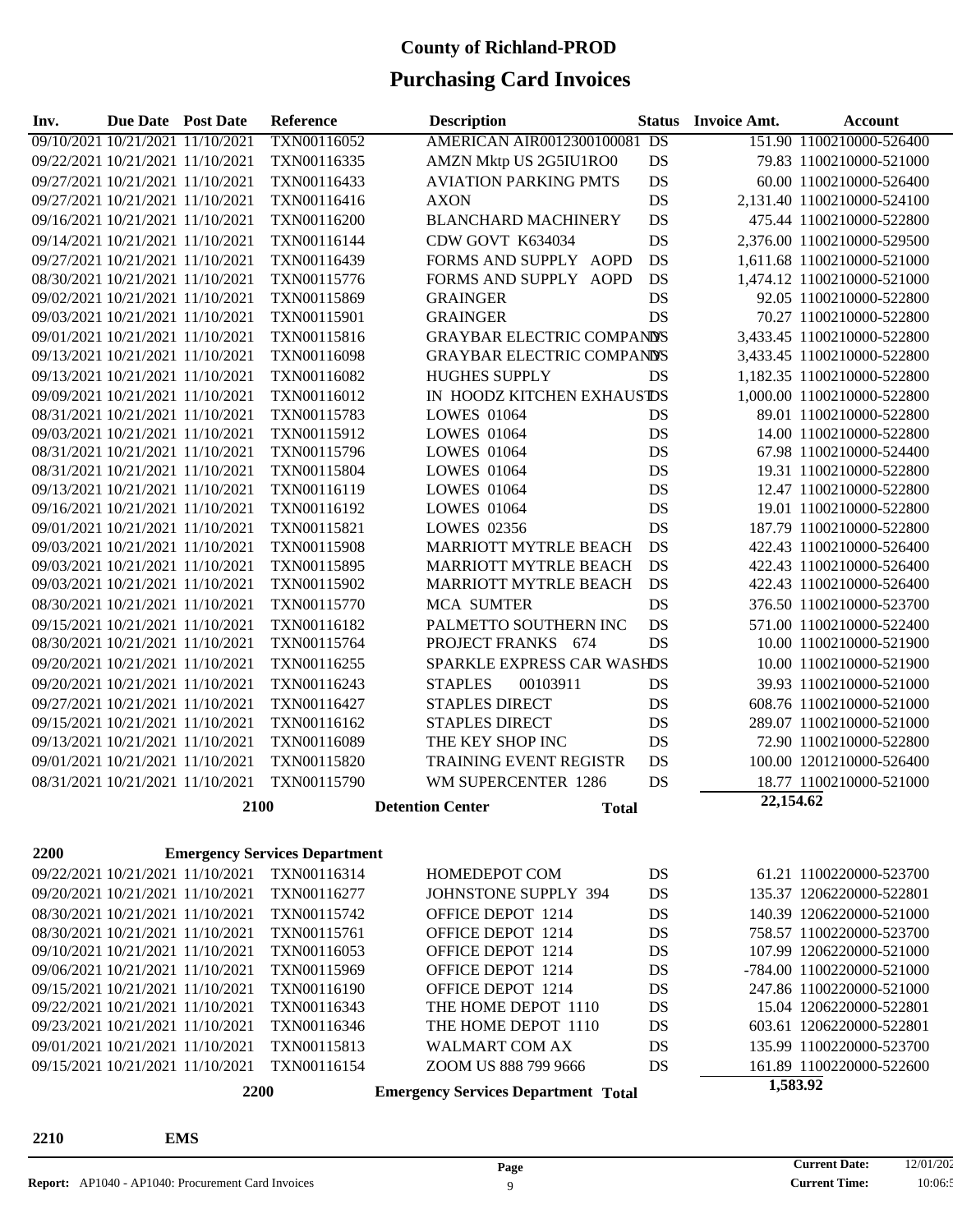| Inv. | <b>Due Date Post Date</b>        |                                  | Reference                          |                 | <b>Description</b>                          | <b>Status</b>   | <b>Invoice Amt.</b> | <b>Account</b>             |
|------|----------------------------------|----------------------------------|------------------------------------|-----------------|---------------------------------------------|-----------------|---------------------|----------------------------|
|      | 09/20/2021 10/21/2021 11/10/2021 |                                  | TXN00116269                        |                 | <b>GRAINGER</b>                             | $\overline{DS}$ |                     | 264.11 1100221000-521000   |
|      | 09/20/2021 10/21/2021 11/10/2021 |                                  | TXN00116246                        |                 | <b>GRAINGER</b>                             | <b>DS</b>       |                     | 112.59 1100221000-524100   |
|      | 09/06/2021 10/21/2021 11/10/2021 |                                  | TXN00115917                        |                 | <b>GRAINGER</b>                             | DS              |                     | -58.39 1100221000-524400   |
|      | 09/02/2021 10/21/2021 11/10/2021 |                                  | TXN00115885                        |                 | HOMEDEPOT COM                               | <b>DS</b>       |                     | 64.80 1100221000-524400    |
|      | 09/02/2021 10/21/2021 11/10/2021 |                                  | TXN00115856                        |                 | THE HOME DEPOT 1110                         | DS              |                     | -106.92 1100221000-524400  |
|      | 09/02/2021 10/21/2021 11/10/2021 |                                  | TXN00115867                        |                 | THE HOME DEPOT 1110                         | DS              |                     | 106.92 1100221000-524400   |
|      | 09/02/2021 10/21/2021 11/10/2021 |                                  | TXN00115880                        |                 | THE HOME DEPOT 1110                         | DS              |                     | 534.60 1100221000-524400   |
|      | 09/02/2021 10/21/2021 11/10/2021 |                                  | TXN00115886                        |                 | THE HOME DEPOT 1110                         | DS              |                     | 534.60 1100221000-524400   |
|      | 09/02/2021 10/21/2021 11/10/2021 |                                  | TXN00115873                        |                 | THE HOME DEPOT 1110                         | DS              |                     | -534.60 1100221000-524400  |
|      |                                  | 2210                             |                                    | <b>EMS</b>      | <b>Total</b>                                |                 |                     | 917.71                     |
|      |                                  |                                  |                                    |                 |                                             |                 |                     |                            |
| 2300 |                                  | <b>Planning</b>                  |                                    |                 |                                             |                 |                     |                            |
|      | 09/02/2021 10/21/2021 11/10/2021 |                                  | TXN00115877                        |                 | MSFT E0200FKR0S                             | DS              |                     | 180.00 1100230000-521000   |
|      |                                  | 09/02/2021 10/21/2021 11/10/2021 | TXN00115861                        |                 | SMITH RUBBER STAMPS AND SDS                 |                 |                     | 30.24 1100230000-521000    |
|      |                                  |                                  |                                    |                 |                                             |                 |                     | 210.24                     |
|      |                                  | 2300                             |                                    | <b>Planning</b> | <b>Total</b>                                |                 |                     |                            |
|      |                                  |                                  |                                    |                 |                                             |                 |                     |                            |
| 2320 |                                  | <b>Building Inspections</b>      |                                    |                 |                                             |                 |                     |                            |
|      |                                  | 09/02/2021 10/21/2021 11/10/2021 | TXN00115874                        |                 | INT L CODE COUNCIL INC                      | DS              |                     | 132.00 1100232000-526400   |
|      |                                  | 09/03/2021 10/21/2021 11/10/2021 | TXN00115910                        |                 | <b>LEHIGH EIPP</b>                          | DS              |                     | 136.85 1100232000-524100   |
|      |                                  | 2320                             |                                    |                 | <b>Building Inspections</b><br><b>Total</b> |                 |                     | 268.85                     |
|      |                                  |                                  |                                    |                 |                                             |                 |                     |                            |
| 2400 |                                  | Coroner                          |                                    |                 |                                             |                 |                     |                            |
|      | 09/06/2021 10/21/2021 11/10/2021 |                                  | TXN00115989                        |                 | ADOBE ACROPRO SUBS                          | DS              |                     | 14.99 1100240000-521000    |
|      | 09/13/2021 10/21/2021 11/10/2021 |                                  | TXN00116083                        |                 | ADOBE ACROPRO SUBS                          | DS              |                     | 14.99 1100240000-521000    |
|      | 09/21/2021 10/21/2021 11/10/2021 |                                  | TXN00116287                        |                 | AMZN Mktp US 2G44W8WT1                      | DS              |                     | 1,003.30 1100240000-524900 |
|      | 08/30/2021 10/21/2021 11/10/2021 |                                  | TXN00115769                        |                 | <b>CHEWY COM</b>                            | DS              |                     | 276.40 1100240000-526800   |
|      | 09/13/2021 10/21/2021 11/10/2021 |                                  | TXN00116122                        |                 | <b>CHEWY COM</b>                            | DS              |                     | 59.35 1100240000-526800    |
|      | 09/24/2021 10/21/2021 11/10/2021 |                                  | TXN00116387                        |                 | DTV DIRECTV SERVICE                         | DS              |                     | 230.01 1100240000-522600   |
|      | 09/17/2021 10/21/2021 11/10/2021 |                                  | TXN00116216                        |                 | Fast Signs 143                              | DS              |                     | 129.60 1100240000-521000   |
|      | 09/01/2021 10/21/2021 11/10/2021 |                                  | TXN00115840                        |                 | <b>GALLS</b>                                | DS              |                     | 164.64 1100240000-524100   |
|      | 09/22/2021 10/21/2021 11/10/2021 |                                  | TXN00116338                        |                 | <b>LEXISNEXIS EPIC</b>                      | DS              |                     | 486.00 1100240000-522600   |
|      | 09/01/2021 10/21/2021 11/10/2021 |                                  | TXN00115853                        |                 | <b>MERRICK INC</b>                          | DS              |                     | 137.00 1100240000-524900   |
|      | 09/20/2021 10/21/2021 11/10/2021 |                                  | TXN00116237                        |                 | OFFICE DEPOT 2349                           | DS              |                     | 99.32 1100240000-521000    |
|      | 09/22/2021 10/21/2021 11/10/2021 |                                  | TXN00116334                        |                 | PIEDMONT ANIMAL HOSPITAIDS                  |                 |                     | 51.75 1100240000-526800    |
|      | 09/16/2021 10/21/2021 11/10/2021 |                                  | TXN00116207                        |                 | SMITH RUBBER STAMPS AND SDS                 |                 |                     | 35.10 1100240000-521000    |
|      | 09/15/2021 10/21/2021 11/10/2021 |                                  | TXN00116183                        |                 | SQ CAMBELLS CLEANING SERDS                  |                 |                     | 1,000.00 1100240000-527200 |
|      | 08/31/2021 10/21/2021 11/10/2021 |                                  | TXN00115787                        |                 | SQ CAMBELLS CLEANING SERDS                  |                 |                     | 1,500.00 1100240000-527200 |
|      | 09/27/2021 10/21/2021 11/10/2021 |                                  | TXN00116446                        |                 | <b>SQ J HALEEM</b>                          | DS              |                     | 1,300.00 1100240000-523800 |
|      | 09/14/2021 10/21/2021 11/10/2021 |                                  | TXN00116134                        |                 | SO SHOTS?S FIRED LLC                        | DS              |                     | 1,500.00 1100240000-526400 |
|      | 08/31/2021 10/21/2021 11/10/2021 |                                  | TXN00115798                        |                 | SQ TERRACOTTA NURSERY                       | DS              |                     | 200.00 1100240000-527200   |
|      | 08/31/2021 10/21/2021 11/10/2021 |                                  | TXN00115803                        |                 | SQ TERRACOTTA NURSERY                       | DS              |                     | 200.00 1100240000-527200   |
|      | 09/16/2021 10/21/2021 11/10/2021 |                                  | TXN00116213                        |                 | WAVE TRENMEDIA                              | DS              |                     | 1,200.00 1100240000-521000 |
|      | 08/30/2021 10/21/2021 11/10/2021 |                                  | TXN00115757                        |                 | <b>WAVE</b><br><b>TRENMEDIA</b>             | DS              |                     | 1,200.00 1100240000-527200 |
|      |                                  | 2400                             |                                    | Coroner         | <b>Total</b>                                |                 | 10,802.45           |                            |
|      |                                  |                                  |                                    |                 |                                             |                 |                     |                            |
| 3000 |                                  |                                  | <b>Public Works Administration</b> |                 |                                             |                 |                     |                            |
|      |                                  | 09/09/2021 10/21/2021 11/10/2021 | TXN00116044                        |                 | <b>AMERICAN PUBLIC WORKS</b>                | DS              |                     | 950.00 1100300000-521400   |
|      | 09/01/2021 10/21/2021 11/10/2021 |                                  | TXN00115807                        |                 | <b>LESESNE INDUSTRIES</b>                   | DS              |                     | 59.36 1100300000-524100    |
|      | 09/01/2021 10/21/2021 11/10/2021 |                                  | TXN00115819                        |                 | <b>LESESNE INDUSTRIES</b>                   | DS              |                     | 249.24 1100300000-524100   |
|      |                                  |                                  |                                    |                 |                                             |                 |                     |                            |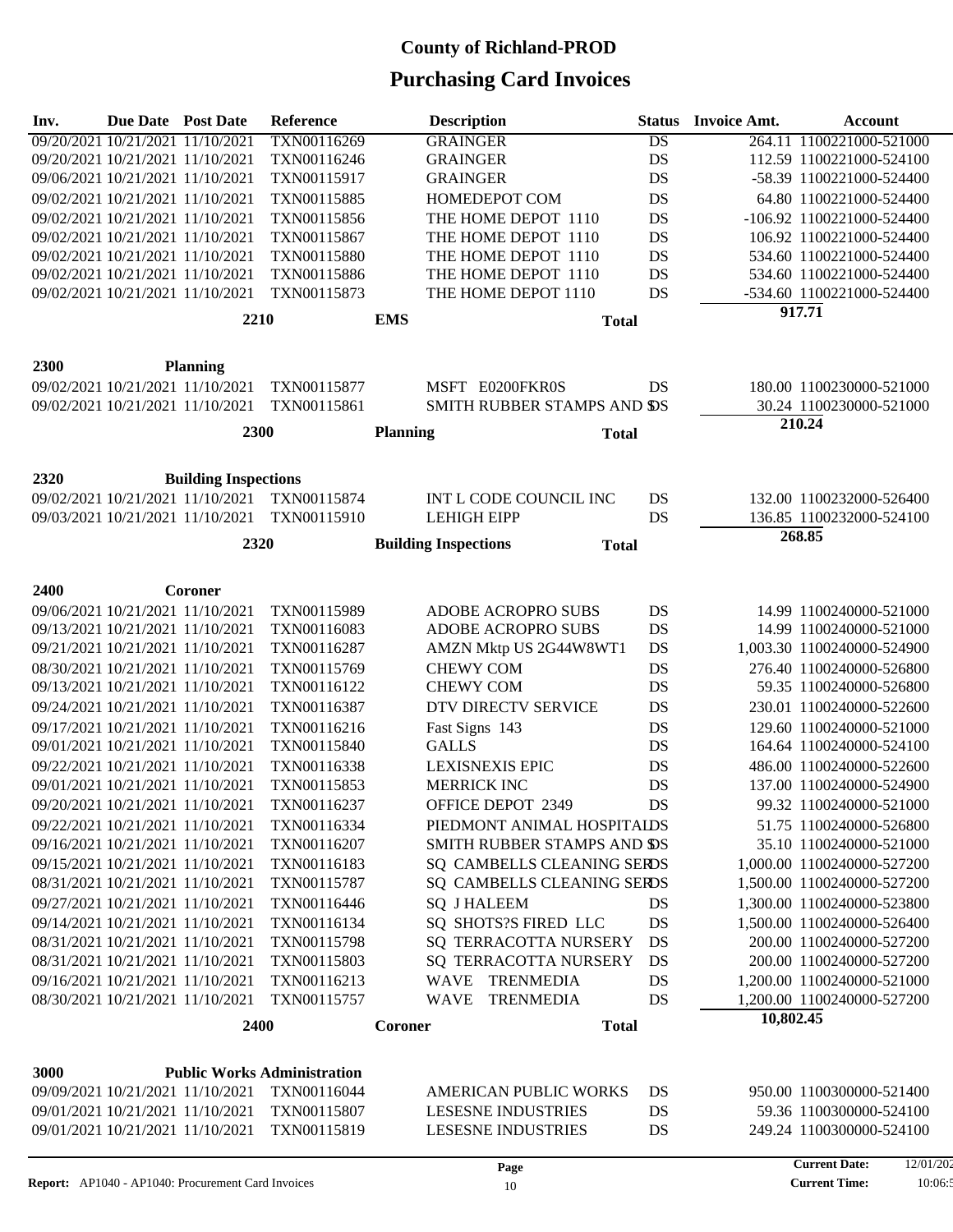### **Purchasing Card Invoices County of Richland-PROD**

| Inv. | <b>Due Date Post Date</b>                                            | <b>Reference</b>                             | <b>Description</b>                                 | <b>Status</b>          | <b>Invoice Amt.</b> | <b>Account</b>                                       |
|------|----------------------------------------------------------------------|----------------------------------------------|----------------------------------------------------|------------------------|---------------------|------------------------------------------------------|
|      | 3000                                                                 |                                              | <b>Public Works Administration</b><br><b>Total</b> |                        | 1,258.60            |                                                      |
|      |                                                                      |                                              |                                                    |                        |                     |                                                      |
| 3005 | <b>Engineering Division</b>                                          |                                              |                                                    |                        |                     |                                                      |
|      | 09/09/2021 10/21/2021 11/10/2021                                     | TXN00116044                                  | <b>AMERICAN PUBLIC WORKS</b>                       | DS                     |                     | 760.00 1100300500-521400                             |
|      | 09/17/2021 10/21/2021 11/10/2021                                     | TXN00116225                                  | <b>AMERICAN PUBLIC WORKS</b>                       | DS                     |                     | 10.00 1100300500-526400                              |
|      | 09/13/2021 10/21/2021 11/10/2021                                     | TXN00116127                                  | AMZN Mktp US 2G1N65EG1                             | DS                     |                     | 86.38 1100300500-526400                              |
|      | 09/01/2021 10/21/2021 11/10/2021                                     | TXN00115822                                  | <b>LESESNE INDUSTRIES</b>                          | DS                     |                     | 151.68 1100300500-524100                             |
|      | 09/23/2021 10/21/2021 11/10/2021                                     | TXN00116365                                  | <b>LESESNE INDUSTRIES</b>                          | DS                     |                     | 111.77 1100300500-524100                             |
|      | 09/01/2021 10/21/2021 11/10/2021                                     | TXN00115836                                  | <b>LESESNE INDUSTRIES</b>                          | DS                     |                     | 14.56 1100300500-524100                              |
|      | 09/21/2021 10/21/2021 11/10/2021                                     | TXN00116283                                  | <b>SCDOT CONTRACTS OFFICE</b>                      | DS                     |                     | 46.64 1100300500-526400                              |
|      | 09/13/2021 10/21/2021 11/10/2021                                     | TXN00116125                                  | Whitepages                                         | DS                     |                     | 5.39 1100300500-526400                               |
|      | 3005                                                                 |                                              | <b>Engineering Division</b>                        |                        | 1,186.42            |                                                      |
|      |                                                                      |                                              | <b>Total</b>                                       |                        |                     |                                                      |
|      |                                                                      |                                              |                                                    |                        |                     |                                                      |
| 3020 | <b>Road Maintenance</b>                                              |                                              |                                                    |                        |                     |                                                      |
|      | 09/09/2021 10/21/2021 11/10/2021                                     | TXN00116044                                  | <b>AMERICAN PUBLIC WORKS</b>                       | DS                     |                     | 950.00 1216302000-521400                             |
|      | 09/24/2021 10/21/2021 11/10/2021                                     | TXN00116380                                  | <b>CHEMTEK INC</b>                                 | DS                     |                     | 1,274.50 1216302000-523500                           |
|      | 09/22/2021 10/21/2021 11/10/2021                                     | TXN00116320                                  | CONCRETE SUPPLY COLLC<br>CONCRETE SUPPLY CO LLC    | <b>DS</b>              |                     | 476.02 1216302000-523300                             |
|      | 09/06/2021 10/21/2021 11/10/2021<br>09/13/2021 10/21/2021 11/10/2021 | TXN00115970<br>TXN00116080                   | CONCRETE SUPPLY CO LLC                             | <b>DS</b><br><b>DS</b> |                     | 535.68 1216302000-523300<br>476.02 1216302000-523300 |
|      | 09/03/2021 10/21/2021 11/10/2021                                     | TXN00115893                                  | <b>GRAINGER</b>                                    | <b>DS</b>              |                     | 62.44 1216302000-524100                              |
|      | 09/03/2021 10/21/2021 11/10/2021                                     | TXN00115905                                  | <b>GRAINGER</b>                                    | DS                     |                     | 198.96 1216302000-524100                             |
|      | 09/23/2021 10/21/2021 11/10/2021                                     | TXN00116354                                  | <b>LEXINGTON PRINTING</b>                          | DS                     |                     | 85.32 1216302000-521000                              |
|      | 09/01/2021 10/21/2021 11/10/2021                                     | TXN00115825                                  | <b>LOWES 00433</b>                                 | DS                     |                     | 77.98 1216302000-523300                              |
|      | 09/24/2021 10/21/2021 11/10/2021                                     | TXN00116381                                  | <b>NSCS COLUMBIA</b>                               | DS                     |                     | 433.51 1216302000-523300                             |
|      | 09/24/2021 10/21/2021 11/10/2021                                     | TXN00116395                                  | <b>NSCS COLUMBIA</b>                               | DS                     |                     | 1,023.03 1216302000-523300                           |
|      | 09/01/2021 10/21/2021 11/10/2021                                     | TXN00115830                                  | OFFICE DEPOT 2127                                  | DS                     |                     | 124.08 1216302000-521000                             |
|      | 09/06/2021 10/21/2021 11/10/2021                                     | TXN00115987                                  | OFFICE DEPOT 2127                                  | <b>DS</b>              |                     | 18.35 1216302000-521000                              |
|      | 3020                                                                 |                                              | <b>Road Maintenance</b><br><b>Total</b>            |                        | 5,735.89            |                                                      |
|      |                                                                      |                                              |                                                    |                        |                     |                                                      |
|      |                                                                      |                                              |                                                    |                        |                     |                                                      |
| 3022 | <b>Stormwater Management</b>                                         | TXN00116044                                  | <b>AMERICAN PUBLIC WORKS</b>                       |                        |                     |                                                      |
|      | 09/09/2021 10/21/2021 11/10/2021<br>09/03/2021 10/21/2021 11/10/2021 | TXN00115890                                  | <b>AVIATION PARKING PMTS</b>                       | DS<br>DS               |                     | 570.00 1208302200-521400<br>40.00 1208302200-526400  |
|      | 09/03/2021 10/21/2021 11/10/2021                                     | TXN00115904                                  | MARRIOTT ST LOUISGRAND                             | DS                     |                     | 784.96 1208302200-526400                             |
|      |                                                                      |                                              |                                                    |                        | 1,394.96            |                                                      |
|      | 3022                                                                 |                                              | <b>Stormwater Management</b><br><b>Total</b>       |                        |                     |                                                      |
|      |                                                                      |                                              |                                                    |                        |                     |                                                      |
| 3061 | <b>New Development</b>                                               |                                              |                                                    |                        |                     |                                                      |
|      |                                                                      | 08/31/2021 10/21/2021 11/10/2021 TXN00115802 | <b>APPLE COM BILL</b>                              | DS                     |                     | 9.99 1216306100-547100                               |
|      | 3061                                                                 |                                              | <b>New Development</b><br><b>Total</b>             |                        |                     | 9.99                                                 |
|      |                                                                      |                                              |                                                    |                        |                     |                                                      |
| 3062 | <b>Animal Care</b>                                                   |                                              |                                                    |                        |                     |                                                      |
|      | 09/09/2021 10/21/2021 11/10/2021                                     | TXN00116016                                  | BESTBUYCOM806489395550                             | DS                     |                     | 86.39 1100306200-521000                              |
|      | 09/09/2021 10/21/2021 11/10/2021                                     | TXN00116038                                  | BESTBUYCOM806489395550                             | DS                     |                     | 90.69 1100306200-521000                              |
|      | 09/10/2021 10/21/2021 11/10/2021                                     | TXN00116075                                  | BESTBUYCOM806489395550                             | DS                     |                     | 281.85 1100306200-521000                             |
|      | 08/31/2021 10/21/2021 11/10/2021                                     | TXN00115782                                  | DESIGN LAB COLUMBIA                                | DS                     |                     | 334.80 1100306200-524100                             |
|      | 09/01/2021 10/21/2021 11/10/2021                                     | TXN00115831                                  | DESIGN LAB COLUMBIA                                | DS                     |                     | 107.57 1100306200-524100                             |
|      | 09/01/2021 10/21/2021 11/10/2021                                     | TXN00115846                                  | DESIGN LAB COLUMBIA                                | DS                     |                     | 107.57 1100306200-524100                             |
|      | 09/09/2021 10/21/2021 11/10/2021                                     | TXN00116035                                  | EASTERN BUSINESS FORMS L DS                        |                        |                     | 529.06 1100306200-521000                             |
|      | 08/31/2021 10/21/2021 11/10/2021                                     | TXN00115795                                  | <b>LAWMENS DISTRIBUTION LLCDS</b>                  |                        |                     | 227.82 1100306200-526800                             |
|      | 09/01/2021 10/21/2021 11/10/2021                                     | TXN00115812                                  | OFFICE DEPOT 332                                   | DS                     |                     | 215.99 1100306200-521000                             |
|      |                                                                      |                                              | Page                                               |                        |                     | <b>Current Date:</b><br>12/01/20                     |

**Report:** AP1040 - AP1040: Procurement Card Invoices 11

**Current Time:**  $10:06:5$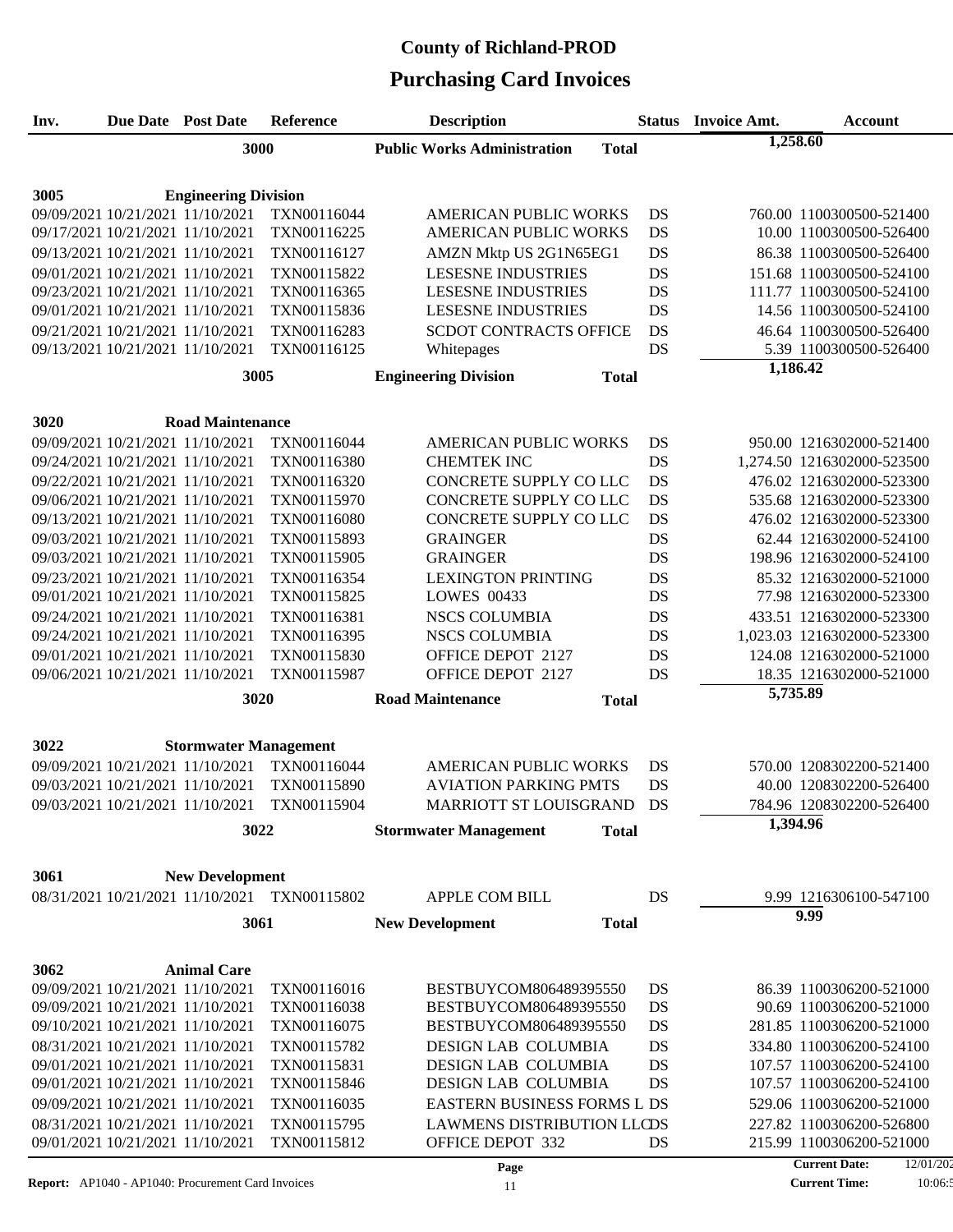| Inv. | <b>Due Date</b> Post Date |                                  | Reference                      |                    | <b>Description</b>              | <b>Status</b>   | <b>Invoice Amt.</b> | <b>Account</b>             |
|------|---------------------------|----------------------------------|--------------------------------|--------------------|---------------------------------|-----------------|---------------------|----------------------------|
|      |                           | 09/21/2021 10/21/2021 11/10/2021 | TXN00116298                    |                    | PRISMA HEALTH EML 176           | $\overline{DS}$ |                     | -392.00 1100306200-526800  |
|      |                           | 09/15/2021 10/21/2021 11/10/2021 | TXN00116189                    |                    | PRISMA HEALTH EML 176           | DS              |                     | -356.00 1100306200-526800  |
|      |                           | 09/21/2021 10/21/2021 11/10/2021 | TXN00116284                    |                    | PRISMA HEALTH EML 176           | DS              |                     | -356.00 1100306200-526800  |
|      |                           | 3062                             |                                | <b>Animal Care</b> | <b>Total</b>                    |                 |                     | 877.74                     |
|      |                           |                                  |                                |                    |                                 |                 |                     |                            |
| 3170 |                           |                                  | Facilities&Ground Maint Divisi |                    |                                 |                 |                     |                            |
|      |                           | 09/24/2021 10/21/2021 11/10/2021 | TXN00116384                    |                    | 1140 PERRY MANN                 | DS              |                     | 313.20 1100317000-522800   |
|      |                           | 09/22/2021 10/21/2021 11/10/2021 | TXN00116322                    |                    | 1140 PERRY MANN                 | DS              |                     | 243.00 1100317000-522800   |
|      |                           | 09/20/2021 10/21/2021 11/10/2021 | TXN00116266                    |                    | 1140 PERRY MANN                 | DS              |                     | 129.60 1100317000-522800   |
|      |                           |                                  |                                |                    |                                 |                 |                     |                            |
|      |                           | 09/22/2021 10/21/2021 11/10/2021 | TXN00116341                    |                    | ACE GLASS COLUMBIA              | DS              |                     | 128.11 1100317000-522800   |
|      |                           | 09/15/2021 10/21/2021 11/10/2021 | TXN00116170                    |                    | ACE GLASS COLUMBIA              | DS              |                     | 2,097.36 1100317000-522800 |
|      |                           | 09/17/2021 10/21/2021 11/10/2021 | TXN00116227                    |                    | ACE GLASS COLUMBIA              | DS              |                     | 128.09 1100317000-522800   |
|      |                           | 09/01/2021 10/21/2021 11/10/2021 | TXN00115837                    |                    | ACE GLASS COLUMBIA              | DS              |                     | 299.98 1100317000-522800   |
|      |                           | 09/01/2021 10/21/2021 11/10/2021 | TXN00115823                    |                    | ACE GLASS COLUMBIA              | DS              |                     | 532.80 1100317000-522800   |
|      |                           | 09/06/2021 10/21/2021 11/10/2021 | TXN00115926                    |                    | <b>BAKER DISTRIBUTING 576</b>   | DS              |                     | 105.86 1100317000-522400   |
|      |                           | 09/09/2021 10/21/2021 11/10/2021 | TXN00116014                    |                    | <b>BAKER DISTRIBUTING 576</b>   | DS              |                     | 83.72 1100317000-522400    |
|      |                           | 09/02/2021 10/21/2021 11/10/2021 | TXN00115857                    |                    | CAPITAL SUPPLY OF COLUMBDS      |                 |                     | 8.53 1100317000-522800     |
|      |                           | 09/23/2021 10/21/2021 11/10/2021 | TXN00116366                    |                    | CAPITAL SUPPLY OF COLUMBDS      |                 |                     | 125.77 1100317000-522800   |
|      |                           | 09/21/2021 10/21/2021 11/10/2021 | TXN00116294                    |                    | CAPITAL SUPPLY OF COLUMBDS      |                 |                     | 14.20 1100317000-522800    |
|      |                           | 09/24/2021 10/21/2021 11/10/2021 | TXN00116383                    |                    | CAPITAL SUPPLY OF COLUMBDS      |                 |                     | 15.66 1100317000-522800    |
|      |                           | 09/01/2021 10/21/2021 11/10/2021 | TXN00115815                    |                    | <b>CAROLINA FRESH FARMS 1</b>   | DS              |                     | 142.56 1100317000-523200   |
|      |                           | 09/23/2021 10/21/2021 11/10/2021 | TXN00116348                    |                    | CAROLINA POWER EQUIPMENDS       |                 |                     | 41.11 1100317000-522700    |
|      |                           | 08/30/2021 10/21/2021 11/10/2021 | TXN00115771                    |                    | CAROLINA POWER EQUIPMENIS       |                 |                     | 70.90 1100317000-522700    |
|      |                           | 08/30/2021 10/21/2021 11/10/2021 | TXN00115778                    |                    | CAROLINA POWER EQUIPMENIS       |                 |                     | 11.16 1100317000-522700    |
|      |                           | 09/01/2021 10/21/2021 11/10/2021 | TXN00115852                    |                    | CAROLINA POWER EQUIPMENIS       |                 |                     | 43.53 1100317000-522700    |
|      |                           | 09/02/2021 10/21/2021 11/10/2021 | TXN00115881                    |                    | <b>CES 31</b>                   | DS              |                     | 65.43 1100317000-522800    |
|      |                           | 09/22/2021 10/21/2021 11/10/2021 | TXN00116319                    |                    | <b>CES 31</b>                   | DS              |                     | 258.83 1100317000-522800   |
|      |                           | 08/30/2021 10/21/2021 11/10/2021 | TXN00115739                    |                    | <b>CES 31</b>                   | DS              |                     | 160.27 1100317000-523100   |
|      |                           | 09/09/2021 10/21/2021 11/10/2021 | TXN00116033                    |                    | <b>CES 31</b>                   | DS              |                     | 123.36 1100317000-522800   |
|      |                           | 09/20/2021 10/21/2021 11/10/2021 | TXN00116259                    |                    | <b>CES 31</b>                   | DS              |                     | 243.00 1100317000-522800   |
|      |                           | 09/27/2021 10/21/2021 11/10/2021 | TXN00116417                    |                    | <b>CES 31</b>                   | DS              |                     | 121.47 1100317000-522800   |
|      |                           | 09/09/2021 10/21/2021 11/10/2021 | TXN00116008                    |                    | <b>CES 31</b>                   | DS              |                     | 749.52 1100317000-522800   |
|      |                           | 09/24/2021 10/21/2021 11/10/2021 | TXN00116375                    |                    | <b>CHEMSEARCH</b>               | DS              |                     | 204.07 1100317000-522900   |
|      |                           | 09/24/2021 10/21/2021 11/10/2021 | TXN00116390                    |                    | <b>CHEMSEARCH</b>               | DS              |                     | 417.26 1100317000-522900   |
|      |                           | 09/15/2021 10/21/2021 11/10/2021 | TXN00116176                    |                    | CK SUPPLY 238                   | DS              |                     | 241.92 1100317000-522800   |
|      |                           | 09/15/2021 10/21/2021 11/10/2021 | TXN00116150                    |                    | CLOTHING WORLD INC              | DS              |                     | 100.00 1100317000-524100   |
|      |                           | 09/13/2021 10/21/2021 11/10/2021 | TXN00116121                    |                    | Fast Signs 143                  | DS              |                     | 477.90 1100317000-522800   |
|      |                           | 09/02/2021 10/21/2021 11/10/2021 | TXN00115876                    |                    | Fast Signs 143                  | DS              |                     | 270.00 1100317000-522800   |
|      |                           | 09/02/2021 10/21/2021 11/10/2021 | TXN00115882                    |                    | Fast Signs 143                  | DS              |                     | 678.24 1100317000-522800   |
|      |                           | 09/23/2021 10/21/2021 11/10/2021 | TXN00116369                    |                    | FERGUSON ENT 27                 | DS              |                     | 174.39 1100317000-522800   |
|      |                           | 09/23/2021 10/21/2021 11/10/2021 | TXN00116368                    |                    | <b>GATEWAY SUPPLY COMPANYDS</b> |                 |                     | 466.72 1100317000-522800   |
|      |                           | 09/23/2021 10/21/2021 11/10/2021 | TXN00116356                    |                    | GATEWAY SUPPLY COMPANYDS        |                 |                     | 135.58 1100317000-522800   |
|      |                           | 08/31/2021 10/21/2021 11/10/2021 | TXN00115785                    |                    | GATEWAY SUPPLY COMPANYDS        |                 |                     | 400.53 1100317000-522800   |
|      |                           | 09/23/2021 10/21/2021 11/10/2021 | TXN00116352                    |                    | GOOD SPORTSMAN MARKETINGS       |                 |                     | 15.00 1100317000-526500    |
|      |                           | 09/23/2021 10/21/2021 11/10/2021 | TXN00116361                    |                    | GOOD SPORTSMAN MARKETINGS       |                 |                     | 15.00 1100317000-522800    |
|      |                           |                                  |                                |                    |                                 |                 |                     |                            |
|      |                           | 09/22/2021 10/21/2021 11/10/2021 | TXN00116323                    |                    | <b>GRAINGER</b>                 | DS              |                     | 375.62 1100317000-522800   |
|      |                           | 09/22/2021 10/21/2021 11/10/2021 | TXN00116304                    |                    | <b>GRAINGER</b>                 | DS              |                     | 616.81 1100317000-522800   |
|      |                           | 09/22/2021 10/21/2021 11/10/2021 | TXN00116305                    |                    | <b>GRAINGER</b>                 | DS              |                     | 25.46 1100317000-522800    |
|      |                           | 09/06/2021 10/21/2021 11/10/2021 | TXN00115922                    |                    | <b>GRAYBAR ELECTRIC</b>         | DS              |                     | 75.03 1100317000-522800    |
|      |                           | 09/06/2021 10/21/2021 11/10/2021 | TXN00115933                    |                    | <b>GRAYBAR ELECTRIC</b>         | DS              |                     | 297.27 1100317000-522800   |
|      |                           | 09/06/2021 10/21/2021 11/10/2021 | TXN00115954                    |                    | <b>GRAYBAR ELECTRIC</b>         | DS              |                     | 34.84 1100317000-522800    |
|      |                           | 09/20/2021 10/21/2021 11/10/2021 | TXN00116262                    |                    | HARBOR FREIGHT TOOLS 634 DS     |                 |                     | 11.85 1100317000-522800    |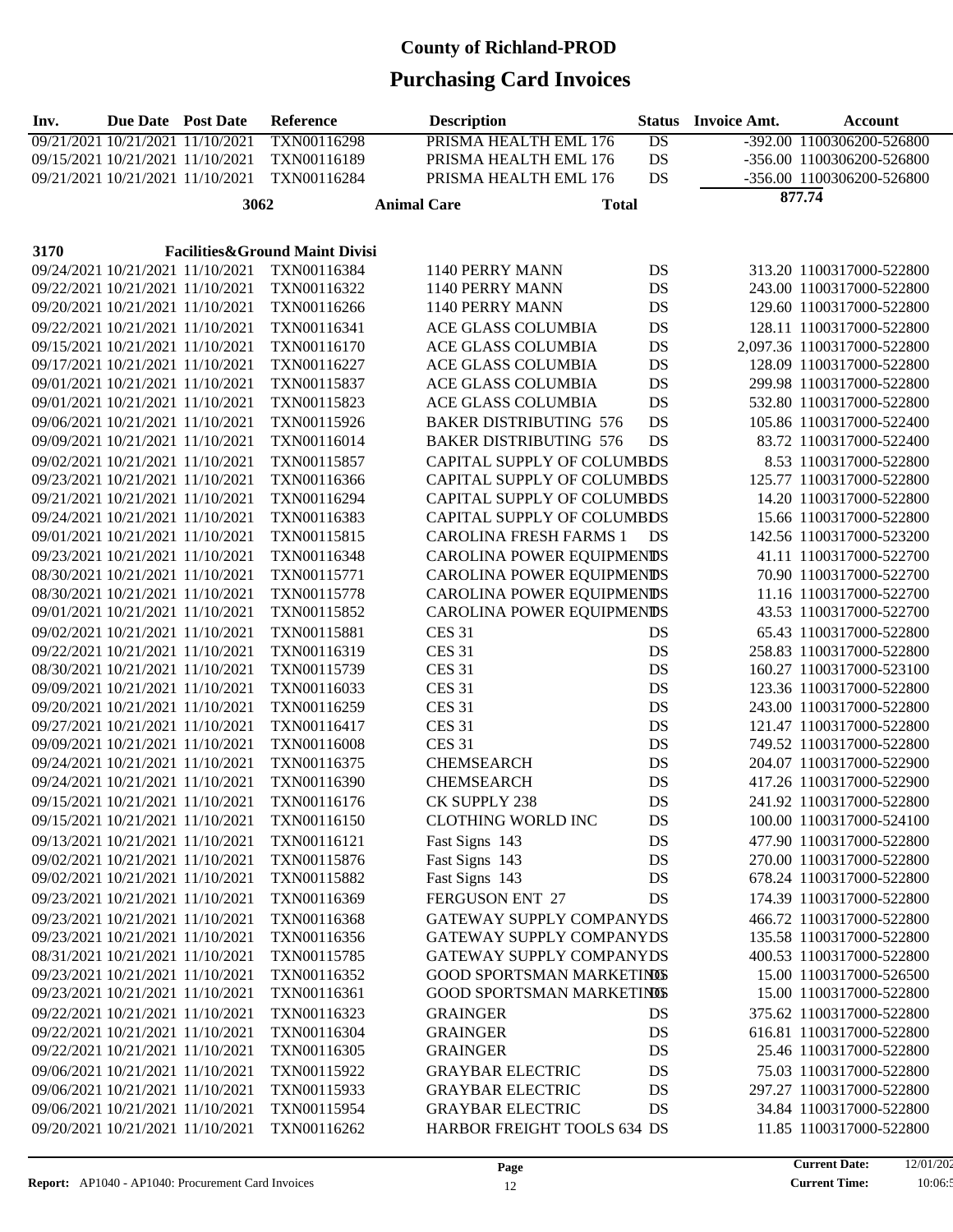| Inv.                             | <b>Due Date Post Date</b> |                                  | Reference   | <b>Description</b>                | <b>Status</b> | <b>Invoice Amt.</b> | Account                  |
|----------------------------------|---------------------------|----------------------------------|-------------|-----------------------------------|---------------|---------------------|--------------------------|
| 09/22/2021 10/21/2021 11/10/2021 |                           |                                  | TXN00116329 | <b>HILTONS POWER EQUIPMENT DS</b> |               |                     | 68.24 1100317000-522700  |
|                                  |                           | 09/16/2021 10/21/2021 11/10/2021 | TXN00116205 | HILTONS POWER EQUIPMENT DS        |               |                     | 96.88 1100317000-522700  |
|                                  |                           | 09/13/2021 10/21/2021 11/10/2021 | TXN00116131 | HILTONS POWER EQUIPMENT DS        |               |                     | 193.26 1100317000-522700 |
|                                  |                           | 08/30/2021 10/21/2021 11/10/2021 | TXN00115768 | HORSE GARDEN ACE HAR              | DS            |                     | 8.39 1100317000-522800   |
|                                  |                           | 09/06/2021 10/21/2021 11/10/2021 | TXN00115940 | JOHNSTONE SUPPLY COLUMEDS         |               |                     | 27.95 1100317000-522400  |
|                                  |                           | 09/02/2021 10/21/2021 11/10/2021 | TXN00115870 | JOHNSTONE SUPPLY COLUMEDS         |               |                     | 317.17 1100317000-522400 |
|                                  |                           | 09/03/2021 10/21/2021 11/10/2021 | TXN00115914 | JOHNSTONE SUPPLY 394              | DS            |                     | 950.40 1100317000-522400 |
|                                  |                           | 08/30/2021 10/21/2021 11/10/2021 | TXN00115767 | <b>LOWES 00433</b>                | DS            |                     | 55.56 1100317000-522800  |
|                                  |                           | 09/16/2021 10/21/2021 11/10/2021 | TXN00116199 | <b>LOWES 00433</b>                | DS            |                     | 15.09 1100317000-523200  |
|                                  |                           | 09/27/2021 10/21/2021 11/10/2021 | TXN00116407 | <b>LOWES 00433</b>                | DS            |                     | 24.71 1100317000-522800  |
|                                  |                           | 09/22/2021 10/21/2021 11/10/2021 | TXN00116342 | <b>LOWES 00433</b>                | DS            |                     | 24.88 1100317000-522800  |
|                                  |                           | 08/30/2021 10/21/2021 11/10/2021 | TXN00115781 | <b>LOWES 00433</b>                | DS            |                     | 39.28 1100317000-522800  |
|                                  |                           | 09/02/2021 10/21/2021 11/10/2021 | TXN00115889 | <b>LOWES 00433</b>                | DS            |                     | 7.00 1100317000-522800   |
|                                  |                           | 08/31/2021 10/21/2021 11/10/2021 | TXN00115786 | <b>LOWES 00433</b>                | DS            |                     | 116.25 1100317000-522900 |
|                                  |                           | 08/31/2021 10/21/2021 11/10/2021 | TXN00115800 | <b>LOWES 00433</b>                | DS            |                     | 72.30 1100317000-523200  |
|                                  |                           | 09/10/2021 10/21/2021 11/10/2021 | TXN00116051 | <b>LOWES 00433</b>                | DS            |                     | 15.48 1100317000-522800  |
|                                  |                           | 09/01/2021 10/21/2021 11/10/2021 | TXN00115806 | <b>LOWES 00433</b>                | DS            |                     | 21.58 1100317000-523100  |
|                                  |                           | 09/24/2021 10/21/2021 11/10/2021 | TXN00116392 | <b>LOWES 00433</b>                | DS            |                     | 26.98 1100317000-523100  |
|                                  |                           | 09/02/2021 10/21/2021 11/10/2021 | TXN00115887 | <b>LOWES 01064</b>                | DS            |                     | 46.94 1100317000-522400  |
|                                  |                           | 09/21/2021 10/21/2021 11/10/2021 | TXN00116300 | LOWES 02356                       | DS            |                     | 88.47 1100317000-522800  |
|                                  |                           | 09/16/2021 10/21/2021 11/10/2021 | TXN00116209 | <b>LOWES 03026</b>                | DS            |                     | 3.12 1100317000-522800   |
|                                  |                           | 09/09/2021 10/21/2021 11/10/2021 | TXN00116032 | NORTHERN TOOL EQUIP SC            | DS            |                     | 29.95 1100317000-523200  |
|                                  |                           | 09/02/2021 10/21/2021 11/10/2021 | TXN00115864 | NORTHERN TOOL EQUIP SC            | DS            |                     | 100.00 1100317000-524100 |
|                                  |                           | 09/23/2021 10/21/2021 11/10/2021 | TXN00116364 | <b>SCDHEC</b>                     | DS            |                     | 75.00 1100317000-521800  |
|                                  |                           | 09/23/2021 10/21/2021 11/10/2021 | TXN00116345 | SERVICE FEE SCI SCGOV             | DS            |                     | 2.28 1100317000-521800   |
|                                  |                           | 09/01/2021 10/21/2021 11/10/2021 | TXN00115808 | SHERWIN WILLIAMS 702306           | DS            |                     | 38.86 1100317000-522800  |
|                                  |                           | 09/03/2021 10/21/2021 11/10/2021 | TXN00115909 | SHERWIN WILLIAMS 702306           | DS            |                     | 51.84 1100317000-522800  |
|                                  |                           | 09/09/2021 10/21/2021 11/10/2021 | TXN00116029 | SITEONE LANDSCAPE SUPPLYDS        |               |                     | 81.46 1100317000-522800  |
|                                  |                           | 09/27/2021 10/21/2021 11/10/2021 | TXN00116430 | SITEONE LANDSCAPE SUPPLYDS        |               |                     | 457.83 1100317000-523200 |
|                                  |                           | 09/01/2021 10/21/2021 11/10/2021 | TXN00115824 | <b>STAPLES DIRECT</b>             | DS            |                     | 588.71 1100317000-524400 |
|                                  |                           | 09/02/2021 10/21/2021 11/10/2021 | TXN00115883 | <b>STAPLES DIRECT</b>             | DS            |                     | 67.92 1100317000-524400  |
|                                  |                           | 09/03/2021 10/21/2021 11/10/2021 | TXN00115906 | SURPLUS MATERIAL NETWORES         |               |                     | 47.70 1100317000-522800  |
|                                  |                           | 09/20/2021 10/21/2021 11/10/2021 | TXN00116279 | THE HOME DEPOT 1109               | DS            |                     | 27.95 1100317000-522800  |
|                                  |                           | 09/01/2021 10/21/2021 11/10/2021 | TXN00115844 | THE HOME DEPOT 1109               | DS            |                     | 10.77 1100317000-523200  |
|                                  |                           | 09/24/2021 10/21/2021 11/10/2021 | TXN00116388 | THE HOME DEPOT 1110               | DS            |                     | 125.05 1100317000-522800 |
|                                  |                           | 09/27/2021 10/21/2021 11/10/2021 | TXN00116431 | THE HOME DEPOT 1110               | DS            |                     | 22.09 1100317000-522800  |
|                                  |                           | 09/03/2021 10/21/2021 11/10/2021 | TXN00115896 | THE HOME DEPOT 1110               | DS            |                     | 195.69 1100317000-522800 |
|                                  |                           | 09/10/2021 10/21/2021 11/10/2021 | TXN00116063 | THE HOME DEPOT 1110               | DS            |                     | 61.44 1100317000-522800  |
|                                  |                           | 09/10/2021 10/21/2021 11/10/2021 | TXN00116067 | THE HOME DEPOT 1110               | DS            |                     | 64.37 1100317000-522800  |
|                                  |                           | 09/13/2021 10/21/2021 11/10/2021 | TXN00116091 | THE HOME DEPOT 1110               | DS            |                     | 77.72 1100317000-522800  |
|                                  |                           | 09/13/2021 10/21/2021 11/10/2021 | TXN00116129 | THE HOME DEPOT 1110               | DS            |                     | 43.14 1100317000-522800  |
|                                  |                           | 09/15/2021 10/21/2021 11/10/2021 | TXN00116163 | THE HOME DEPOT 1110               | DS            |                     | 179.89 1100317000-522800 |
|                                  |                           | 09/17/2021 10/21/2021 11/10/2021 | TXN00116214 | THE HOME DEPOT 1110               | DS            |                     | 113.81 1100317000-522800 |
|                                  |                           | 09/20/2021 10/21/2021 11/10/2021 | TXN00116252 | THE HOME DEPOT 1110               | DS            |                     | 97.63 1100317000-522800  |
|                                  |                           | 09/03/2021 10/21/2021 11/10/2021 | TXN00115897 | THE HOME DEPOT 1110               | DS            |                     | 24.82 1100317000-522800  |
|                                  |                           | 09/03/2021 10/21/2021 11/10/2021 | TXN00115898 | THE HOME DEPOT 1110               | DS            |                     | 19.73 1100317000-522800  |
|                                  |                           | 09/01/2021 10/21/2021 11/10/2021 | TXN00115829 | THE HOME DEPOT 1110               | DS            |                     | 8.33 1100317000-522800   |
|                                  |                           | 09/22/2021 10/21/2021 11/10/2021 | TXN00116310 | THE HOME DEPOT 1110               | DS            |                     | 92.89 1100317000-522800  |
|                                  |                           | 09/16/2021 10/21/2021 11/10/2021 | TXN00116193 | THE HOME DEPOT 1110               | DS            |                     | 2.02 1100317000-522800   |
|                                  |                           | 09/16/2021 10/21/2021 11/10/2021 | TXN00116197 | THE HOME DEPOT 1110               | DS            |                     | 231.51 1100317000-522800 |
|                                  |                           | 09/24/2021 10/21/2021 11/10/2021 | TXN00116377 | THE HOME DEPOT 1110               | DS            |                     | 40.98 1100317000-522800  |
|                                  |                           | 09/27/2021 10/21/2021 11/10/2021 | TXN00116409 | THE HOME DEPOT 1110               | DS            |                     | 23.74 1100317000-523100  |
|                                  |                           | 09/23/2021 10/21/2021 11/10/2021 | TXN00116355 | THE HOME DEPOT 1110               | DS            |                     | 164.93 1100317000-522800 |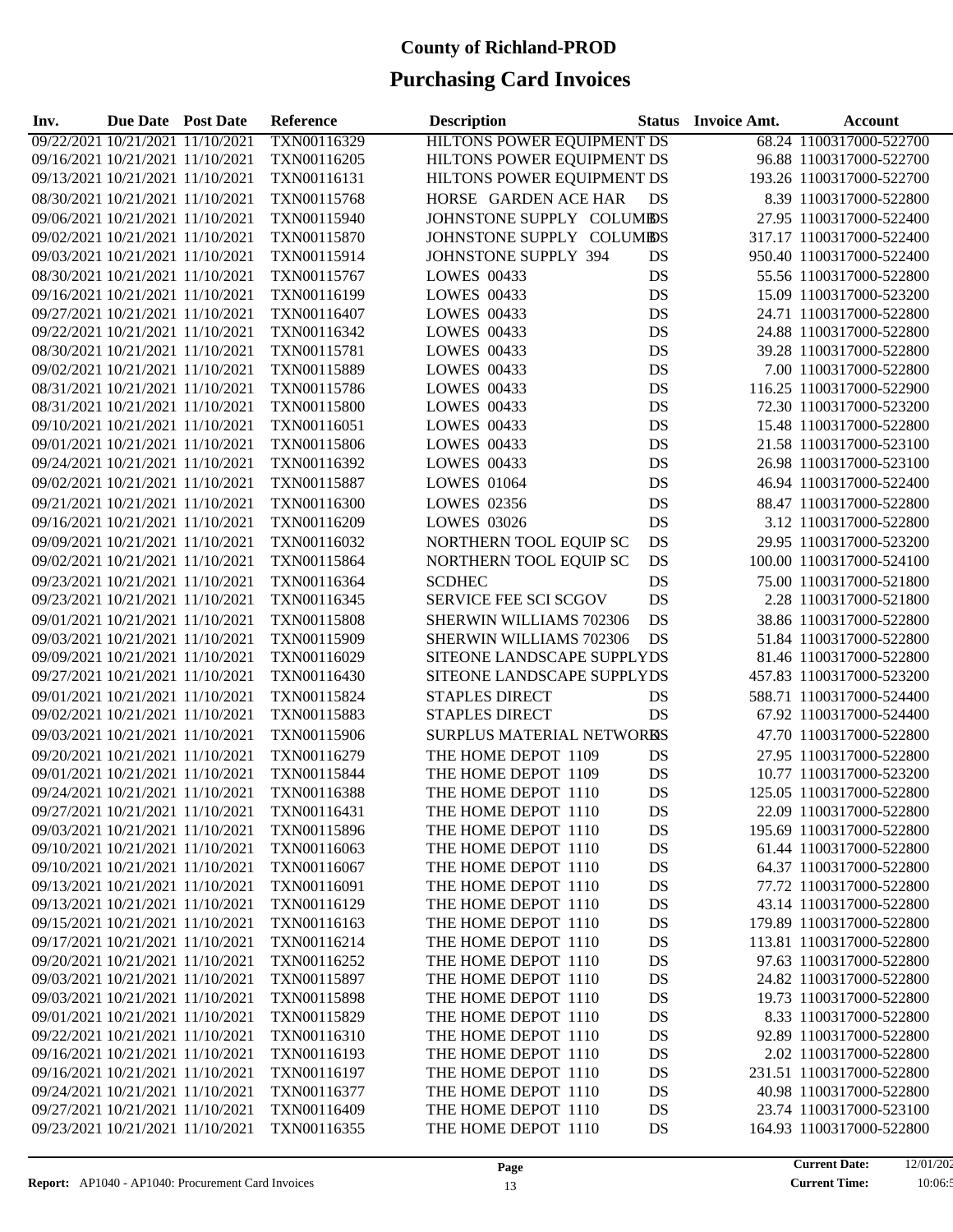| Inv.                             | Due Date Post Date |                                  | Reference   | <b>Description</b>                   | Status          | <b>Invoice Amt.</b> | Account                  |
|----------------------------------|--------------------|----------------------------------|-------------|--------------------------------------|-----------------|---------------------|--------------------------|
| 09/23/2021 10/21/2021 11/10/2021 |                    |                                  | TXN00116357 | THE HOME DEPOT 1110                  | $\overline{DS}$ |                     | 24.19 1100317000-522800  |
| 09/24/2021 10/21/2021 11/10/2021 |                    |                                  | TXN00116378 | THE HOME DEPOT 1110                  | DS              |                     | 45.07 1100317000-522800  |
| 09/20/2021 10/21/2021 11/10/2021 |                    |                                  | TXN00116272 | THE HOME DEPOT 1110                  | DS              |                     | 124.20 1100317000-522800 |
| 09/06/2021 10/21/2021 11/10/2021 |                    |                                  | TXN00115980 | THE HOME DEPOT 1110                  | DS              |                     | 28.35 1100317000-522800  |
| 09/13/2021 10/21/2021 11/10/2021 |                    |                                  | TXN00116081 | THE HOME DEPOT 1110                  | DS              |                     | 4.51 1100317000-522800   |
| 09/15/2021 10/21/2021 11/10/2021 |                    |                                  | TXN00116160 | THE HOME DEPOT 1110                  | DS              |                     | 95.74 1100317000-522800  |
| 09/01/2021 10/21/2021 11/10/2021 |                    |                                  | TXN00115845 | THE HOME DEPOT 1110                  | DS              |                     | 71.85 1100317000-522800  |
| 09/01/2021 10/21/2021 11/10/2021 |                    |                                  | TXN00115850 | THE HOME DEPOT 1110                  | DS              |                     | 39.36 1100317000-522800  |
| 09/27/2021 10/21/2021 11/10/2021 |                    |                                  | TXN00116440 | THE HOME DEPOT 1110                  | DS              |                     | 5.08 1100317000-522800   |
| 09/03/2021 10/21/2021 11/10/2021 |                    |                                  | TXN00115894 | THE HOME DEPOT 1110                  | DS              |                     | 52.92 1100317000-522800  |
| 09/03/2021 10/21/2021 11/10/2021 |                    |                                  | TXN00115913 | THE HOME DEPOT 1110                  | DS              |                     | 18.12 1100317000-522800  |
| 09/27/2021 10/21/2021 11/10/2021 |                    |                                  | TXN00116398 | THE HOME DEPOT 1110                  | DS              |                     | 30.19 1100317000-522800  |
| 09/22/2021 10/21/2021 11/10/2021 |                    |                                  | TXN00116332 | THE HOME DEPOT 1110                  | DS              |                     | 88.44 1100317000-522800  |
| 09/20/2021 10/21/2021 11/10/2021 |                    |                                  | TXN00116258 | THE HOME DEPOT 1110                  | DS              |                     | 83.40 1100317000-522800  |
| 09/27/2021 10/21/2021 11/10/2021 |                    |                                  | TXN00116418 | THE HOME DEPOT 1110                  | DS              |                     | 10.77 1100317000-522800  |
| 09/02/2021 10/21/2021 11/10/2021 |                    |                                  | TXN00115859 | THE HOME DEPOT 1110                  | DS              |                     | 85.86 1100317000-522800  |
| 08/30/2021 10/21/2021 11/10/2021 |                    |                                  | TXN00115747 | THE HOME DEPOT 1110                  | DS              |                     | 57.81 1100317000-522800  |
| 08/30/2021 10/21/2021 11/10/2021 |                    |                                  | TXN00115750 | THE HOME DEPOT 1110                  | DS              |                     | 35.62 1100317000-522800  |
| 09/13/2021 10/21/2021 11/10/2021 |                    |                                  | TXN00116123 | THE HOME DEPOT 1110                  | DS              |                     | 74.26 1100317000-522800  |
| 09/06/2021 10/21/2021 11/10/2021 |                    |                                  | TXN00115978 | THE HOME DEPOT 1110                  | DS              |                     | 76.77 1100317000-522800  |
| 09/13/2021 10/21/2021 11/10/2021 |                    |                                  | TXN00116106 | THE HOME DEPOT 1110                  | DS              |                     | 129.13 1100317000-522800 |
| 09/20/2021 10/21/2021 11/10/2021 |                    |                                  | TXN00116257 | THE KEY SHOP INC                     | DS              |                     | 47.88 1100317000-522800  |
| 09/06/2021 10/21/2021 11/10/2021 |                    |                                  | TXN00115941 | THE KEY SHOP INC                     | DS              |                     | 44.72 1100317000-522800  |
| 09/02/2021 10/21/2021 11/10/2021 |                    |                                  | TXN00115860 | THE KEY SHOP INC                     | DS              |                     | 177.42 1100317000-522800 |
| 09/02/2021 10/21/2021 11/10/2021 |                    |                                  | TXN00115875 | THE KEY SHOP INC                     | DS              |                     | 35.94 1100317000-522800  |
| 09/22/2021 10/21/2021 11/10/2021 |                    |                                  | TXN00116336 | THE KEY SHOP INC                     | DS              |                     | 62.64 1100317000-522800  |
| 09/06/2021 10/21/2021 11/10/2021 |                    |                                  | TXN00115925 | THE KEY SHOP INC                     | DS              |                     | 44.58 1100317000-522800  |
| 08/30/2021 10/21/2021 11/10/2021 |                    |                                  | TXN00115772 | THE KEY SHOP INC                     | DS              |                     | 80.80 1100317000-522800  |
| 09/10/2021 10/21/2021 11/10/2021 |                    |                                  | TXN00116066 | THE KEY SHOP INC                     | DS              |                     | 480.60 1100317000-522800 |
| 09/23/2021 10/21/2021 11/10/2021 |                    |                                  | TXN00116370 | THE KEY SHOP INC                     | DS              |                     | 11.88 1100317000-522800  |
| 09/16/2021 10/21/2021 11/10/2021 |                    |                                  | TXN00116204 | THE KEY SHOP INC                     | DS              |                     | 10.80 1100317000-522800  |
| 09/22/2021 10/21/2021 11/10/2021 |                    |                                  | TXN00116317 | THE KEY SHOP INC                     | DS              |                     | 7.94 1100317000-522800   |
| 09/09/2021 10/21/2021 11/10/2021 |                    |                                  | TXN00116043 | THE KEY SHOP INC                     | DS              |                     | 54.72 1100317000-522800  |
| 09/08/2021 10/21/2021 11/10/2021 |                    |                                  | TXN00115998 | THE KEY SHOP INC                     | DS              |                     | 480.60 1100317000-522800 |
| 09/09/2021 10/21/2021 11/10/2021 |                    |                                  | TXN00116018 | THE KEY SHOP INC                     | DS              |                     | 92.10 1100317000-522800  |
| 09/03/2021 10/21/2021 11/10/2021 |                    |                                  | TXN00115911 | THE KEY SHOP INC                     | DS              |                     | 49.44 1100317000-522800  |
| 09/01/2021 10/21/2021 11/10/2021 |                    |                                  | TXN00115849 | THE KEY SHOP INC                     | DS              |                     | 41.58 1100317000-522800  |
|                                  |                    | 08/30/2021 10/21/2021 11/10/2021 | TXN00115752 | THOMPSON RENTAL SERVICESDS           |                 |                     | 39.82 1100317000-522700  |
|                                  |                    | 09/10/2021 10/21/2021 11/10/2021 | TXN00116058 | <b>TRACTOR SUPPLY 1521</b>           | DS              |                     | 4.31 1100317000-522700   |
|                                  |                    | 09/13/2021 10/21/2021 11/10/2021 | TXN00116086 | UNITED REFRIG BR U2                  | DS              |                     | 131.41 1100317000-522400 |
|                                  |                    |                                  |             |                                      |                 |                     |                          |
| 09/03/2021 10/21/2021 11/10/2021 |                    |                                  | TXN00115903 | <b>UNITED REFRIG INC 486</b>         | DS              |                     | 13.95 1100317000-522400  |
| 09/22/2021 10/21/2021 11/10/2021 |                    |                                  | TXN00116340 | WAL MART 4506                        | DS              |                     | 38.62 1100317000-521000  |
| 09/13/2021 10/21/2021 11/10/2021 |                    |                                  | TXN00116117 | WILSONART COLUMBIA                   | DS              |                     | 36.33 1100317000-522800  |
|                                  |                    | 09/22/2021 10/21/2021 11/10/2021 | TXN00116324 | WWW NORTHERNSAFETY CONDS             |                 |                     | 142.57 1100317000-522800 |
|                                  |                    | 3170                             |             | Facilities&Ground Maint Divisi Total |                 | 19,992.78           |                          |
|                                  |                    |                                  |             |                                      |                 |                     |                          |
| 3600                             |                    | <b>Special Services</b>          |             |                                      |                 |                     |                          |
|                                  |                    | 09/09/2021 10/21/2021 11/10/2021 | TXN00116044 | <b>AMERICAN PUBLIC WORKS</b>         | DS              |                     | 190.00 2101365007-521400 |
|                                  |                    | 08/30/2021 10/21/2021 11/10/2021 | TXN00115749 | <b>GRAINGER</b>                      | DS              |                     | 190.47 2101365007-524100 |
|                                  |                    | 08/30/2021 10/21/2021 11/10/2021 | TXN00115773 | <b>GRAINGER</b>                      | DS              |                     | 133.54 2101365007-524100 |
|                                  |                    | 3600                             |             | <b>Special Services</b>              | <b>Total</b>    |                     | 514.01                   |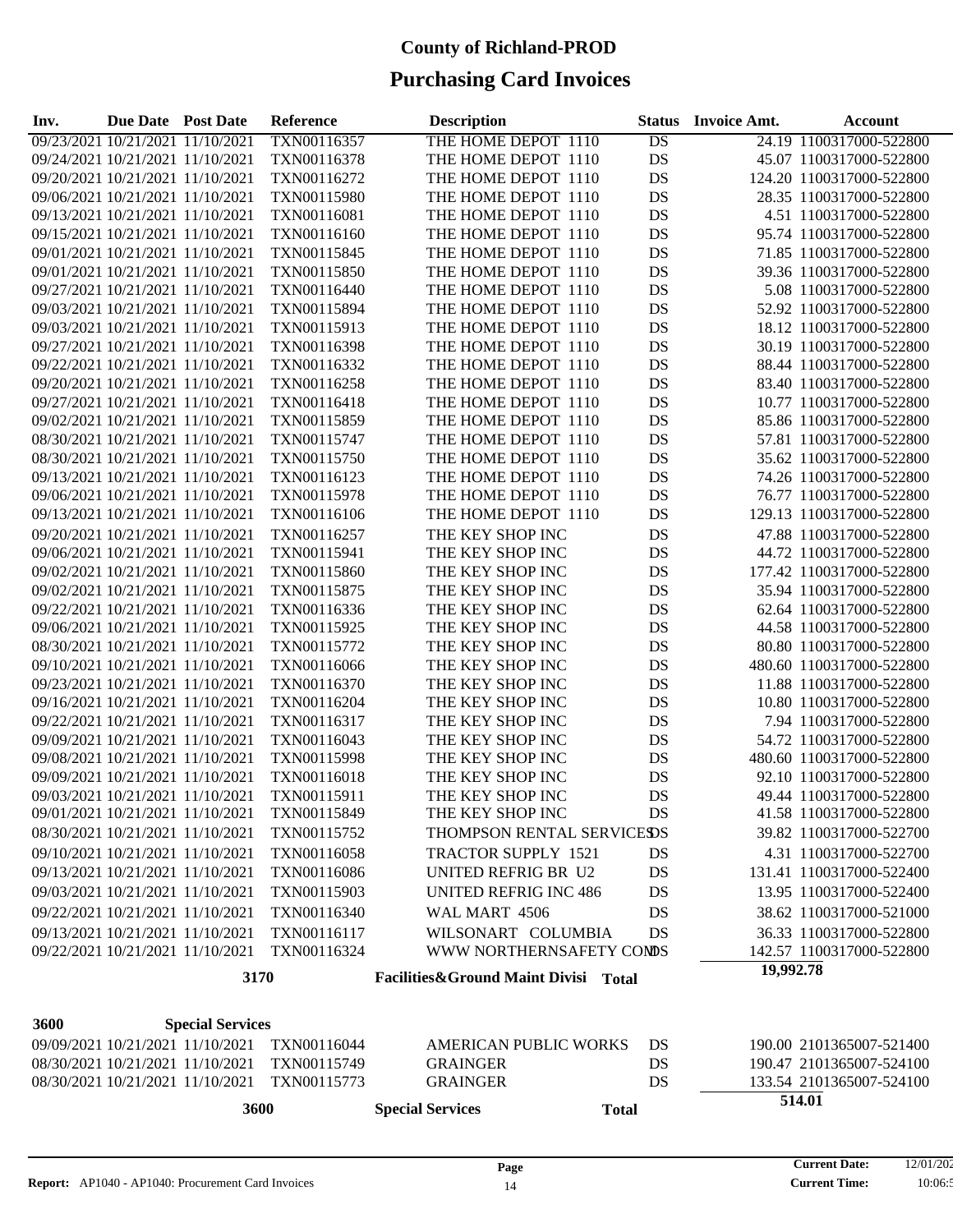| Inv.                                | <b>Due Date</b> Post Date        |                                  | Reference   | <b>Description</b>           | <b>Status</b> | Invoice Amt. | <b>Account</b>           |  |  |
|-------------------------------------|----------------------------------|----------------------------------|-------------|------------------------------|---------------|--------------|--------------------------|--|--|
| 3650<br><b>Solid Waste/Landfill</b> |                                  |                                  |             |                              |               |              |                          |  |  |
|                                     |                                  | 09/09/2021 10/21/2021 11/10/2021 | TXN00116044 | <b>AMERICAN PUBLIC WORKS</b> | DS            |              | 190.00 2101365001-521400 |  |  |
|                                     |                                  | 09/10/2021 10/21/2021 11/10/2021 | TXN00116050 | <b>AVID BY IHG</b>           | DS            |              | 106.22 2101365006-526400 |  |  |
|                                     |                                  | 09/10/2021 10/21/2021 11/10/2021 | TXN00116062 | <b>AVID BY IHG</b>           | DS            |              | 106.22 2101365006-526400 |  |  |
|                                     |                                  | 09/17/2021 10/21/2021 11/10/2021 | TXN00116235 | <b>BLYTHEWOOD FEED AND</b>   | DS            |              | 68.97 2101365004-521600  |  |  |
|                                     |                                  | 09/06/2021 10/21/2021 11/10/2021 | TXN00115942 | BLYTHEWOOD FEED AND          | DS            |              | 22.99 2101365004-521600  |  |  |
|                                     |                                  | 09/10/2021 10/21/2021 11/10/2021 | TXN00116059 | BP 1810712MONTICELLO BP      | DS            |              | 34.02 2101365004-521600  |  |  |
|                                     |                                  | 09/10/2021 10/21/2021 11/10/2021 | TXN00116049 | <b>CVS PHARMACY 01200</b>    | DS            |              | 15.82 2101365001-521000  |  |  |
|                                     |                                  | 09/24/2021 10/21/2021 11/10/2021 | TXN00116373 | Doubletree Myrtle Beach      | DS            |              | 193.08 2101365006-526400 |  |  |
|                                     |                                  | 09/24/2021 10/21/2021 11/10/2021 | TXN00116382 | Doubletree Myrtle Beach      | DS            |              | 193.08 2101365006-526400 |  |  |
|                                     |                                  | 09/24/2021 10/21/2021 11/10/2021 | TXN00116393 | HORSE GARDEN ACE HAR         | DS            |              | 125.15 2101365003-522800 |  |  |
|                                     |                                  | 09/23/2021 10/21/2021 11/10/2021 | TXN00116359 | <b>LOWES 01064</b>           | DS            |              | 32.30 2101365003-524100  |  |  |
|                                     |                                  | 09/10/2021 10/21/2021 11/10/2021 | TXN00116046 | <b>LOWES 03026</b>           | DS            |              | 32.25 2101365004-522900  |  |  |
|                                     |                                  | 09/13/2021 10/21/2021 11/10/2021 | TXN00116090 | <b>MARRIOTT MYTRLE BEACH</b> | DS            |              | 783.35 2101365006-526400 |  |  |
|                                     |                                  | 09/13/2021 10/21/2021 11/10/2021 | TXN00116130 | MARRIOTT MYTRLE BEACH        | DS            |              | 810.60 2101365006-526400 |  |  |
|                                     |                                  | 09/10/2021 10/21/2021 11/10/2021 | TXN00116064 | OFFICE DEPOT 2127            | DS            |              | 124.72 2101365001-521000 |  |  |
|                                     |                                  | 09/14/2021 10/21/2021 11/10/2021 | TXN00116143 | <b>SAMS CLUB 4872</b>        | DS            |              | 42.62 2101365001-521000  |  |  |
|                                     |                                  | 08/31/2021 10/21/2021 11/10/2021 | TXN00115788 | SAMS CLUB 4872               | DS            |              | 91.01 2101365004-521000  |  |  |
|                                     |                                  | 09/14/2021 10/21/2021 11/10/2021 | TXN00116140 | SAMS CLUB 4872               | DS            |              | 10.18 2101365001-521000  |  |  |
|                                     |                                  | 09/22/2021 10/21/2021 11/10/2021 | TXN00116315 | SWANA SC PALMETTO            | DS            |              | 225.00 2101365001-524100 |  |  |
|                                     |                                  | 09/23/2021 10/21/2021 11/10/2021 | TXN00116344 | WAL MART 1286                | DS            |              | 43.55 2101365001-521000  |  |  |
|                                     |                                  | 3650                             |             | <b>Solid Waste/Landfill</b>  | <b>Total</b>  |              | 3,251.13                 |  |  |
|                                     |                                  |                                  |             |                              |               |              |                          |  |  |
| 3670                                |                                  | <b>Utility Systems</b>           |             |                              |               |              |                          |  |  |
|                                     |                                  | 09/02/2021 10/21/2021 11/10/2021 | TXN00115871 | <b>AMZN Mktp US</b>          | DS            |              | -87.92 2110367000-524100 |  |  |
|                                     |                                  | 09/02/2021 10/21/2021 11/10/2021 | TXN00115888 | <b>AMZN Mktp US</b>          | DS            |              | -98.91 2110367000-524100 |  |  |
|                                     |                                  | 09/07/2021 10/21/2021 11/10/2021 | TXN00115993 | <b>AMZN Mktp US</b>          | DS            |              | -21.98 2110367000-524100 |  |  |
|                                     |                                  | 09/07/2021 10/21/2021 11/10/2021 | TXN00115994 | <b>AMZN Mktp US</b>          | DS            |              | -65.94 2110367000-524100 |  |  |
|                                     |                                  | 09/20/2021 10/21/2021 11/10/2021 | TXN00116251 | AMZN Mktp US 2G5I95711       | DS            |              | 235.00 2110367000-521000 |  |  |
|                                     |                                  | 09/13/2021 10/21/2021 11/10/2021 | TXN00116126 | SAMSCLUB 6203                | DS            |              | 13.53 2110367000-524400  |  |  |
|                                     |                                  | 09/02/2021 10/21/2021 11/10/2021 | TXN00115855 | THE UPS STORE 6491           | DS            |              | 66.83 2110367000-521000  |  |  |
|                                     |                                  | 09/10/2021 10/21/2021 11/10/2021 | TXN00116074 | <b>UNISAFE INC</b>           | DS            |              | 919.56 2110367000-522900 |  |  |
|                                     |                                  | 09/01/2021 10/21/2021 11/10/2021 | TXN00115833 | <b>WATER ENVIRONMENT</b>     | DS            |              | 70.00 2110367000-526400  |  |  |
|                                     | 09/24/2021 10/21/2021 11/10/2021 |                                  | TXN00116386 | WATER ENVIRONMENT            | DS            |              | 145.00 2110367000-522700 |  |  |
|                                     |                                  | 09/01/2021 10/21/2021 11/10/2021 | TXN00115818 | <b>WATER ENVIRONMENT</b>     | DS            |              | 570.00 2110367000-526400 |  |  |
|                                     |                                  | 09/14/2021 10/21/2021 11/10/2021 | TXN00116133 | WM SUPERCENTER 1164          | DS            |              | 13.78 2110367000-521000  |  |  |
|                                     |                                  | 3670                             |             | <b>Utility Systems</b>       | <b>Total</b>  | 1,758.95     |                          |  |  |
|                                     |                                  |                                  |             |                              |               |              |                          |  |  |
| 3678                                |                                  | <b>Airport Operations</b>        |             |                              |               |              |                          |  |  |
|                                     |                                  | 08/31/2021 10/21/2021 11/10/2021 | TXN00115799 | 140 COOK BOARDMAN            | DS            |              | 239.15 2170367800-522800 |  |  |
|                                     |                                  | 09/17/2021 10/21/2021 11/10/2021 | TXN00116223 | 1140 PERRY MANN              | DS            |              | 498.91 2170367800-522800 |  |  |
|                                     |                                  | 09/24/2021 10/21/2021 11/10/2021 | TXN00116389 | 1140 PERRY MANN              | DS            |              | 118.80 2170367800-522800 |  |  |
|                                     |                                  | 09/06/2021 10/21/2021 11/10/2021 | TXN00115930 | <b>ARC EASTERN</b>           | DS            |              | 30.23 2170367800-521000  |  |  |
|                                     |                                  | 09/17/2021 10/21/2021 11/10/2021 | TXN00116228 | IN SCOTT KRAUSE PHOTOGRADS   |               |              | 235.00 2170367800-521000 |  |  |
|                                     |                                  | 09/14/2021 10/21/2021 11/10/2021 | TXN00116146 | JIMMY JOHNS 896 MO           | DS            |              | 185.00 2170367800-524200 |  |  |
|                                     |                                  | 09/17/2021 10/21/2021 11/10/2021 | TXN00116236 | OFFICE DEPOT 2349            | DS            |              | 6.04 2170367800-521000   |  |  |
|                                     |                                  | 09/14/2021 10/21/2021 11/10/2021 | TXN00116139 | PUBLIX 067                   | DS            |              | 6.71 2170367800-524200   |  |  |
|                                     |                                  | 08/31/2021 10/21/2021 11/10/2021 | TXN00115805 | Roof Maintenance Organiza    | DS            |              | 935.00 2170367800-522800 |  |  |
|                                     |                                  | 09/22/2021 10/21/2021 11/10/2021 | TXN00116333 | <b>SCDHEC</b>                | DS            |              | 75.00 2170367800-521800  |  |  |
|                                     |                                  | 09/22/2021 10/21/2021 11/10/2021 | TXN00116308 | SERVICE FEE SCI SCGOV        | DS            |              | 2.28 2170367800-521800   |  |  |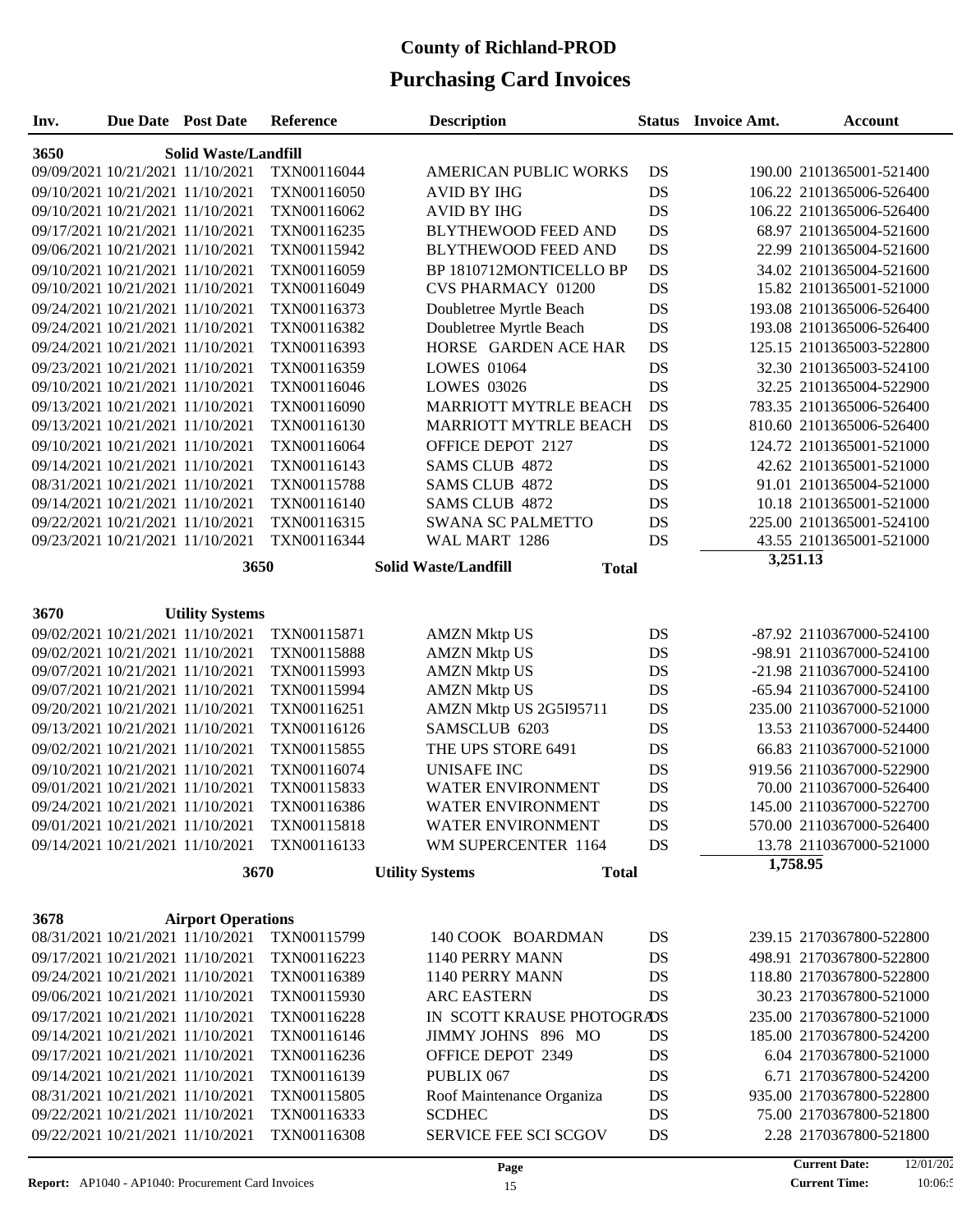| Inv. | <b>Due Date Post Date</b>        |                                  | <b>Reference</b>                             |                           | <b>Description</b>              |              | <b>Status</b>   | <b>Invoice Amt.</b> | <b>Account</b>             |
|------|----------------------------------|----------------------------------|----------------------------------------------|---------------------------|---------------------------------|--------------|-----------------|---------------------|----------------------------|
|      | 09/16/2021 10/21/2021 11/10/2021 |                                  | TXN00116208                                  |                           | SP BULBAMERICA                  |              | $\overline{DS}$ |                     | 301.80 2170367800-522800   |
|      |                                  | 09/02/2021 10/21/2021 11/10/2021 | TXN00115868                                  |                           | THE HOME DEPOT 1110             |              | <b>DS</b>       |                     | 42.10 2170367800-522800    |
|      |                                  | 08/30/2021 10/21/2021 11/10/2021 | TXN00115753                                  |                           | THE KEY SHOP INC                |              | DS              |                     | 110.14 2170367800-522800   |
|      |                                  | 3678                             |                                              | <b>Airport Operations</b> |                                 | <b>Total</b> |                 | 2,786.16            |                            |
|      |                                  |                                  |                                              |                           |                                 |              |                 |                     |                            |
| 4510 |                                  | <b>Conservation Commission</b>   |                                              |                           |                                 |              |                 |                     |                            |
|      |                                  | 09/20/2021 10/21/2021 11/10/2021 | TXN00116245                                  |                           | HORSE GARDEN ACE HAR            |              | DS              |                     | 60.37 1209451001-522800    |
|      |                                  | 09/20/2021 10/21/2021 11/10/2021 | TXN00116263                                  |                           | <b>WILSONS WHOLESALE</b>        |              | DS              |                     | 140.00 1209451001-522800   |
|      |                                  | 09/08/2021 10/21/2021 11/10/2021 | TXN00115997                                  |                           | ZOOM US 888 799 9666            |              | DS              |                     | 16.19 1209451000-547100    |
|      |                                  | 4510                             |                                              |                           | <b>Conservation Commission</b>  | <b>Total</b> |                 |                     | 216.56                     |
|      |                                  |                                  |                                              |                           |                                 |              |                 |                     |                            |
| 8300 |                                  | <b>Transportation Tax</b>        |                                              |                           |                                 |              |                 |                     |                            |
|      |                                  | 09/09/2021 10/21/2021 11/10/2021 | TXN00116040                                  |                           | AMZN MKTP US 2G6Q854M0 AMS      |              |                 |                     | 82.06 1231830001-521000    |
|      |                                  | 08/30/2021 10/21/2021 11/10/2021 | TXN00115756                                  |                           | OFFICE DEPOT 1214               |              | DS              |                     | 108.47 1231830001-521000   |
|      |                                  | 08/30/2021 10/21/2021 11/10/2021 | TXN00115780                                  |                           | OFFICE DEPOT 1214               |              | DS              |                     | 42.11 1231830001-521000    |
|      |                                  | 09/22/2021 10/21/2021 11/10/2021 | TXN00116327                                  |                           | OFFICE DEPOT 2349               |              | DS              |                     | 26.98 1231830001-521000    |
|      | 08/30/2021 10/21/2021 11/10/2021 |                                  | TXN00115779                                  |                           | OFFICEMAX OFFICEDEPT 6876DS     |              |                 |                     | 32.37 1231830001-521000    |
|      |                                  | 8300                             |                                              | <b>Transportation Tax</b> |                                 | <b>Total</b> |                 |                     | 291.99                     |
|      |                                  |                                  |                                              |                           |                                 |              |                 |                     |                            |
| 9920 |                                  | <b>State and Federal Grants</b>  |                                              |                           |                                 |              |                 |                     |                            |
|      |                                  | 09/17/2021 10/21/2021 11/10/2021 | TXN00116219                                  |                           | <b>AMZN Mktp US</b>             |              | DS              |                     | -544.32 1200992020-524900  |
|      |                                  | 09/20/2021 10/21/2021 11/10/2021 | TXN00116270                                  |                           | AMZN Mktp US 2G9HO3DB0          |              | <b>DS</b>       |                     | 551.81 1200992020-524900   |
|      | 09/21/2021 10/21/2021 11/10/2021 |                                  | TXN00116291                                  |                           | COASTAL SANITARY SUPPLY DS      |              |                 |                     | 209.06 1200992020-521000   |
|      |                                  | 09/13/2021 10/21/2021 11/10/2021 | TXN00116099                                  |                           | <b>COLITE INTERNATIONAL</b>     |              | DS              |                     | 2,698.92 1200992020-521000 |
|      |                                  | 08/30/2021 10/21/2021 11/10/2021 | TXN00115765                                  |                           | DIGITAL DOLPHIN SUPPLIES        |              | DS              |                     | 3,850.00 1200992020-521000 |
|      |                                  | 09/24/2021 10/21/2021 11/10/2021 | TXN00116396A                                 |                           | DMI DELL BUS ONLINE             |              | <b>DS</b>       |                     | 2,320.99 1202992010-529600 |
|      |                                  | 09/08/2021 10/21/2021 11/10/2021 | TXN00116001                                  |                           | KALAHARI RESORT PA              |              | DS              |                     | 418.56 1200992020-526400   |
|      |                                  | 09/15/2021 10/21/2021 11/10/2021 | TXN00116180                                  |                           | MED EXPRESS INC                 |              | DS              |                     | 3,915.00 1200992020-521000 |
|      |                                  | 09/06/2021 10/21/2021 11/10/2021 | TXN00115976                                  |                           | RENAISSANCE HOTELS NAS          |              | DS              |                     | 688.23 1200992020-526400   |
|      | 09/21/2021 10/21/2021 11/10/2021 |                                  | TXN00116302                                  |                           | <b>USA SUPPLY</b>               |              | DS              |                     | 479.52 1200992020-521000   |
|      | 09/21/2021 10/21/2021 11/10/2021 |                                  | TXN00116292                                  |                           | <b>USA SUPPLY</b>               |              | <b>DS</b>       |                     | 463.32 1200992020-521000   |
|      | 09/22/2021 10/21/2021 11/10/2021 |                                  | TXN00116328                                  |                           | <b>USA SUPPLY</b>               |              | DS              |                     | 1,428.84 1200992020-521000 |
|      |                                  | 09/20/2021 10/21/2021 11/10/2021 | TXN00116238                                  |                           | WEATHERBELL ANALYTICS           |              | DS              |                     | 240.00 1200992020-522600   |
|      |                                  | 09/10/2021 10/21/2021 11/10/2021 | TXN00116056                                  |                           | ZOOM US 888 799 9666            |              | DS              |                     | 16.19 1200992020-524900    |
|      |                                  | 9920                             |                                              |                           | <b>State and Federal Grants</b> | <b>Total</b> |                 | 16,736.12           |                            |
|      |                                  |                                  |                                              |                           |                                 |              |                 |                     |                            |
| 9930 |                                  | <b>Special Revenue</b>           |                                              |                           |                                 |              |                 |                     |                            |
|      |                                  |                                  | 09/09/2021 10/21/2021 11/10/2021 TXN00116034 |                           | <b>UNITED REFRIG INC 486</b>    |              | DS              |                     | 77.01 1211993000-527600    |
|      |                                  | 9930                             |                                              | <b>Special Revenue</b>    |                                 | <b>Total</b> |                 |                     | 77.01                      |
|      |                                  |                                  |                                              |                           |                                 |              |                 |                     |                            |
| 9950 |                                  | <b>Capital Projects</b>          |                                              |                           |                                 |              |                 |                     |                            |
|      |                                  | 09/14/2021 10/21/2021 11/10/2021 | TXN00116132                                  |                           | DMI DELL HIGHER EDUC            |              | DS              |                     | 47.94 1318995000-529600    |
|      |                                  | 08/30/2021 10/21/2021 11/10/2021 | TXN00115743                                  |                           | DMI DELL K 12 GOVT              |              | DS              |                     | 842.40 1318995000-529600   |
|      |                                  | 08/30/2021 10/21/2021 11/10/2021 | TXN00115754                                  |                           | DMI DELL K 12 GOVT              |              | DS              |                     | 172.80 1318995000-529600   |
|      |                                  | 09/13/2021 10/21/2021 11/10/2021 | TXN00116087                                  |                           | DMI DELL K 12 GOVT              |              | DS              |                     | 3,672.00 1318995000-529600 |
|      |                                  | 09/13/2021 10/21/2021 11/10/2021 | TXN00116116                                  |                           | DMI DELL K 12 GOVT              |              | DS              |                     | 2,996.99 1318995000-529600 |
| 9950 |                                  | <b>Capital Projects</b>          |                                              | <b>Total</b>              |                                 | 7,732.13     |                 |                     |                            |